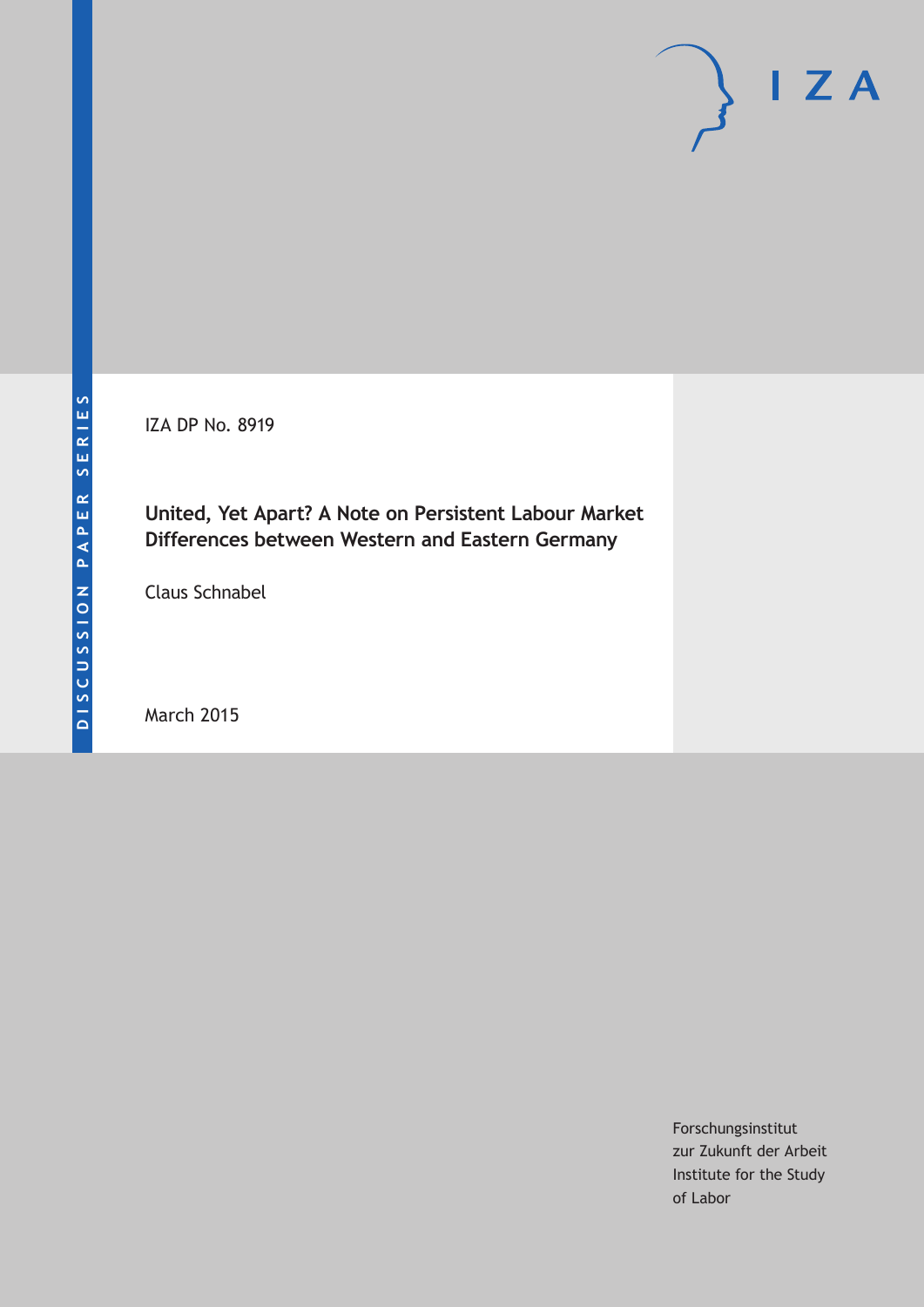# **United, Yet Apart? A Note on Persistent Labour Market Differences between Western and Eastern Germany**

**Claus Schnabel**

*University of Erlangen-Nürnberg and IZA*

Discussion Paper No. 8919 March 2015

IZA

P.O. Box 7240 53072 Bonn **Germany** 

Phone: +49-228-3894-0 Fax: +49-228-3894-180 E-mail: iza@iza.org

Any opinions expressed here are those of the author(s) and not those of IZA. Research published in this series may include views on policy, but the institute itself takes no institutional policy positions. The IZA research network is committed to the IZA Guiding Principles of Research Integrity.

The Institute for the Study of Labor (IZA) in Bonn is a local and virtual international research center and a place of communication between science, politics and business. IZA is an independent nonprofit organization supported by Deutsche Post Foundation. The center is associated with the University of Bonn and offers a stimulating research environment through its international network, workshops and conferences, data service, project support, research visits and doctoral program. IZA engages in (i) original and internationally competitive research in all fields of labor economics, (ii) development of policy concepts, and (iii) dissemination of research results and concepts to the interested public.

<span id="page-1-0"></span>IZA Discussion Papers often represent preliminary work and are circulated to encourage discussion. Citation of such a paper should account for its provisional character. A revised version may be available directly from the author.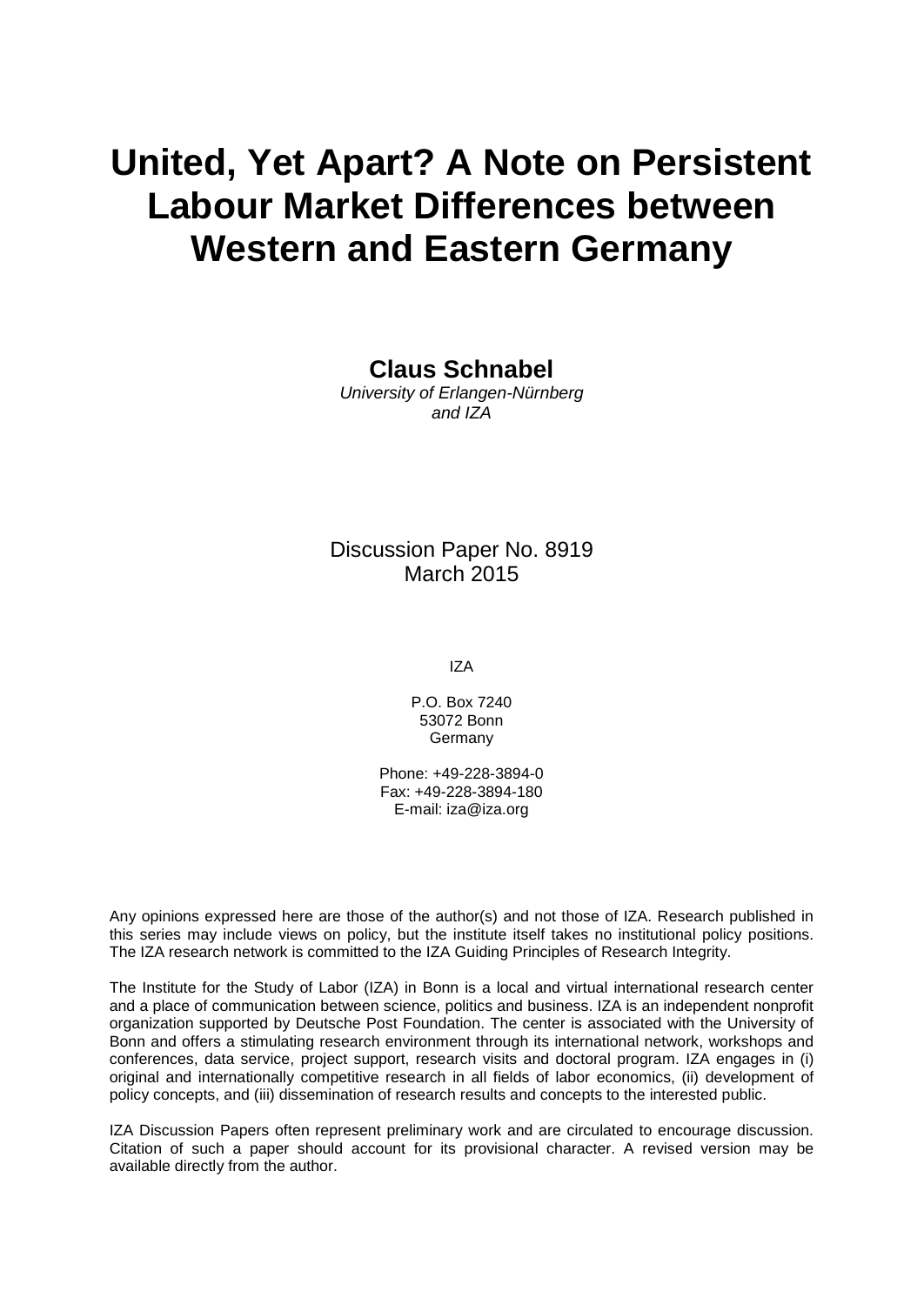IZA Discussion Paper No. 8919 March 2015

# **ABSTRACT**

# **United, Yet Apart? A Note on Persistent Labour Market Differences between Western and Eastern Germany[\\*](#page-1-0)**

Comparing aggregate statistics and surveying selected empirical studies, this paper shows that the characteristics and results of labour markets in eastern and western Germany have become quite similar in some respects but still differ markedly in others even 25 years after unification. Whereas no substantial differences can be detected in firms' labour demand decisions and in employees' representation via works councils or trade unions, both parts of the country are somewhat apart concerning labour supply behaviour, labour productivity, wages, and bargaining coverage, and they still exhibit substantially different rates of unemployment. These differences may reflect observable and unobservable characteristics of economic actors as well as differences in behaviour, norms, and individuals' attitudes.

JEL Classification: J01, J20, J30, J50, P27

Keywords: labour market disparities, German unification, transition, Germany

Corresponding author:

Claus Schnabel Friedrich-Alexander-Universität Erlangen-Nürnberg Chair of Labour and Regional Economics Lange Gasse 20 90403 Nürnberg Germany E-mail: [claus.schnabel@fau.de](mailto:claus.schnabel@fau.de)

The author would like to thank Tina Hinz, Boris Hirsch, Regina T. Riphahn, Joachim Wagner and two anonymous referees for helpful comments and suggestions.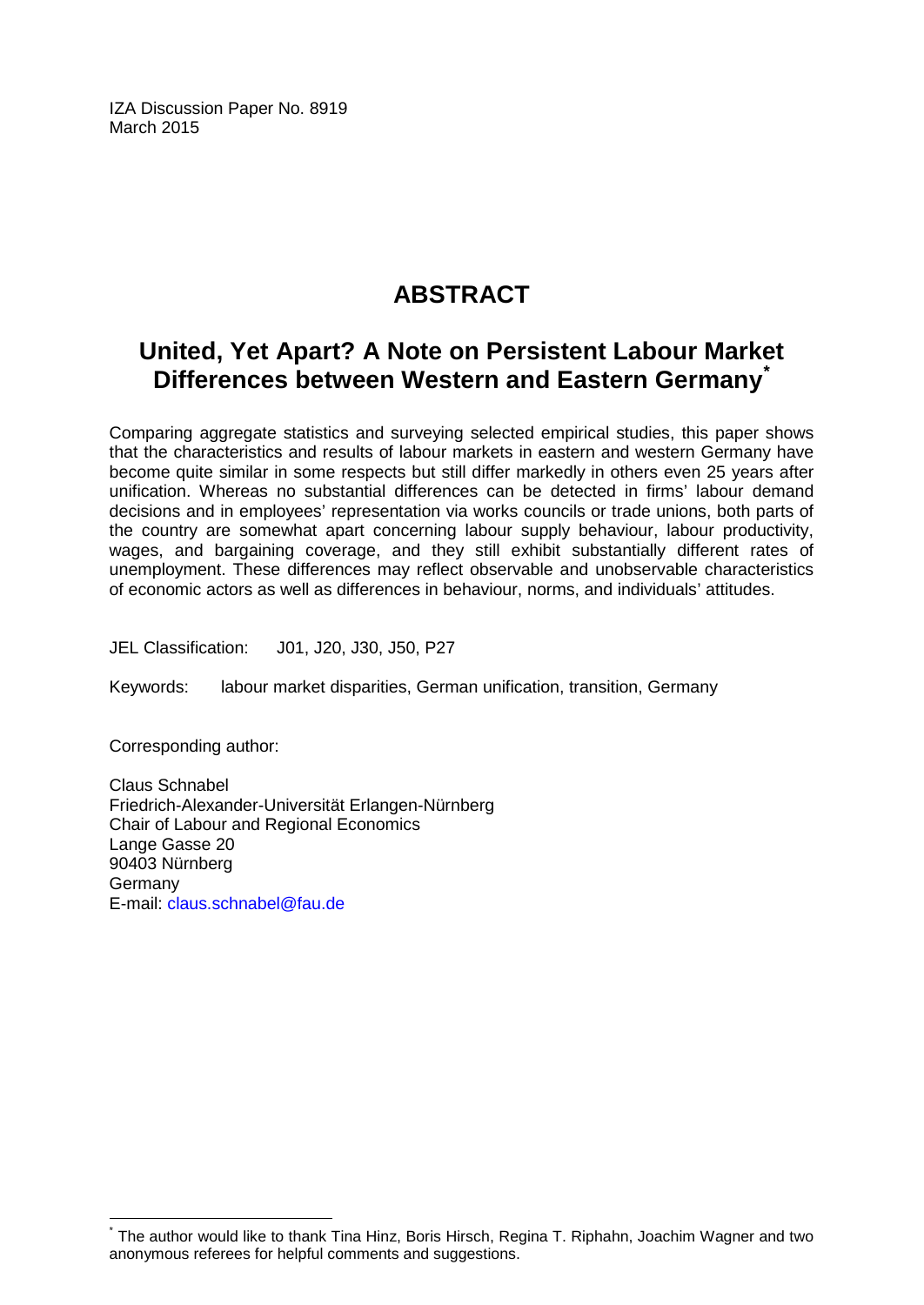*"Now we are in a situation where what belongs together is growing together" Willy Brandt (10 November, 1989)*

### **1 Introduction**

On 3 October, 1990 West and East Germany were re-united after having been separated by the Iron Curtain for more than 40 years. In the 1990 election campaign Chancellor Helmut Kohl promised that unification would create "flourishing landscapes" in the east and that East Germany would soon achieve living standards comparable to those in West Germany. 25 years later there is still an economic and social divide between the eastern and western parts of Germany, with a sizeable economic disadvantage of eastern Germany. A quick look at some macroeconomic indicators in Table 1 reveals that there has been some convergence between western and eastern Germany, in particular during the 1990s, but that the catch-up process has slowed down markedly so that in most cases full equalisation has not been achieved yet. Table 1 reports the average level of an indicator reached in eastern Germany as a percentage of the average western German level. For instance, in 2013 nominal GDP per capita in the five federal states of eastern Germany amounted to 67 percent of the average level in western Germany (excluding Berlin), compared to just 33 percent in 1991. Labour productivity and labour cost in eastern Germany reached about three quarters of the western German level in 2013, and the capital stock per employee was 13 percent lower than in the west. Whereas the rate of self-employment has fully caught up to the western German level, the employment-population rate in eastern Germany has always been lower and the unemployment rate clearly higher than in western Germany.

# (Table 1 about here)

The extent of and the reasons for these differences between the western and eastern parts of Germany have been documented and discussed in a number of publications, often brought out on occasion of the  $20<sup>th</sup>$  or  $25<sup>th</sup>$  anniversary of the fall of the Berlin wall (see, e.g., Paqué 2009, Röhl 2014, Brenke 2014). In a certain sense, the present paper adds to this literature by discussing the state of convergence with a specific focus on the labour market, where the west-east divide is still quite pronounced.<sup>1</sup> However, the

<span id="page-3-0"></span> <sup>1</sup> That said, this note does not aim to describe and analyse in detail the convergence *process* and the labour market policies that may have played a role in this context. Nor does it intend to derive policy recommendations for achieving a more rapid convergence.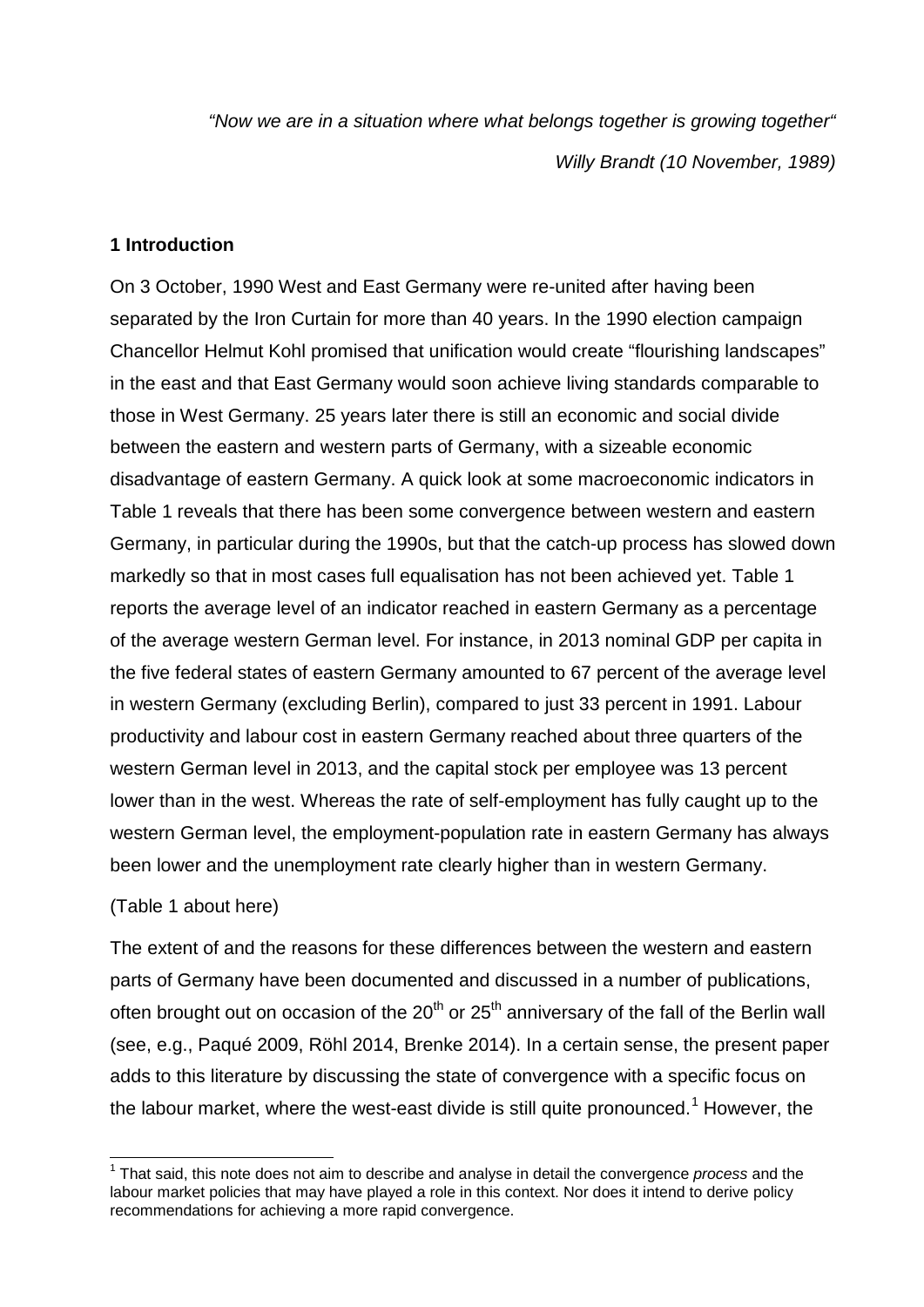main contribution of this paper is to look behind the aggregate labour market differences and to show that there are also differences in the behaviour of labour market actors and in the explanatory power of our economic models in western and eastern Germany. Even though eastern Germany is a very special case among post-communist countries, the present paper can also been seen as a modest contribution to the literature on transition economics and labour markets in transition (as reviewed by Lehmann and Muravyev 2013).

The purpose of this paper is to survey economic studies that analyse the determinants of labour supply and demand, wages, wage setting and industrial relations, and to investigate whether these determinants are usually the same and play a similar role in western and eastern Germany. Put differently, are the economic models describing individuals' and firms' behaviour in various fields equally applicable to western and eastern Germany and do they have similar explanatory power in both parts of Germany? Is it reasonable to treat united Germany as a (more or less) homogeneous entity when doing empirical labour market research or is it advisable to analyse western and eastern German labour markets separately even 25 years after unification? How can we explain the fact that quite a few labour market studies published in recent years only use data for western Germany while neglecting the eastern part of the country?

The paper is structured as follows: Section 2 provides a brief comparison of key labour market indicators for western and eastern Germany, demonstrating that even a quarter of a century after German unification there are still marked differences between east and west. A number of selected studies on labour supply, labour demand, wages, wage setting, and industrial relations are analysed in section 3 with respect to their results for western and eastern Germany, again finding substantial differences in some important fields of the labour market. Section 4 discusses why the results of many studies differ between western and eastern Germany and how researchers handle (or should handle) these differences. I argue that even 25 years after unification it makes sense to analyse western and eastern Germany separately in various fields of labour market research and that one should not expect to obtain similar results for both parts of the country.

#### **2 A comparison of key labour market indicators in western and eastern Germany**

Table 2 presents a number of key labour market indicators for western and eastern Germany in 2013, collected from various sources and comprising both administrative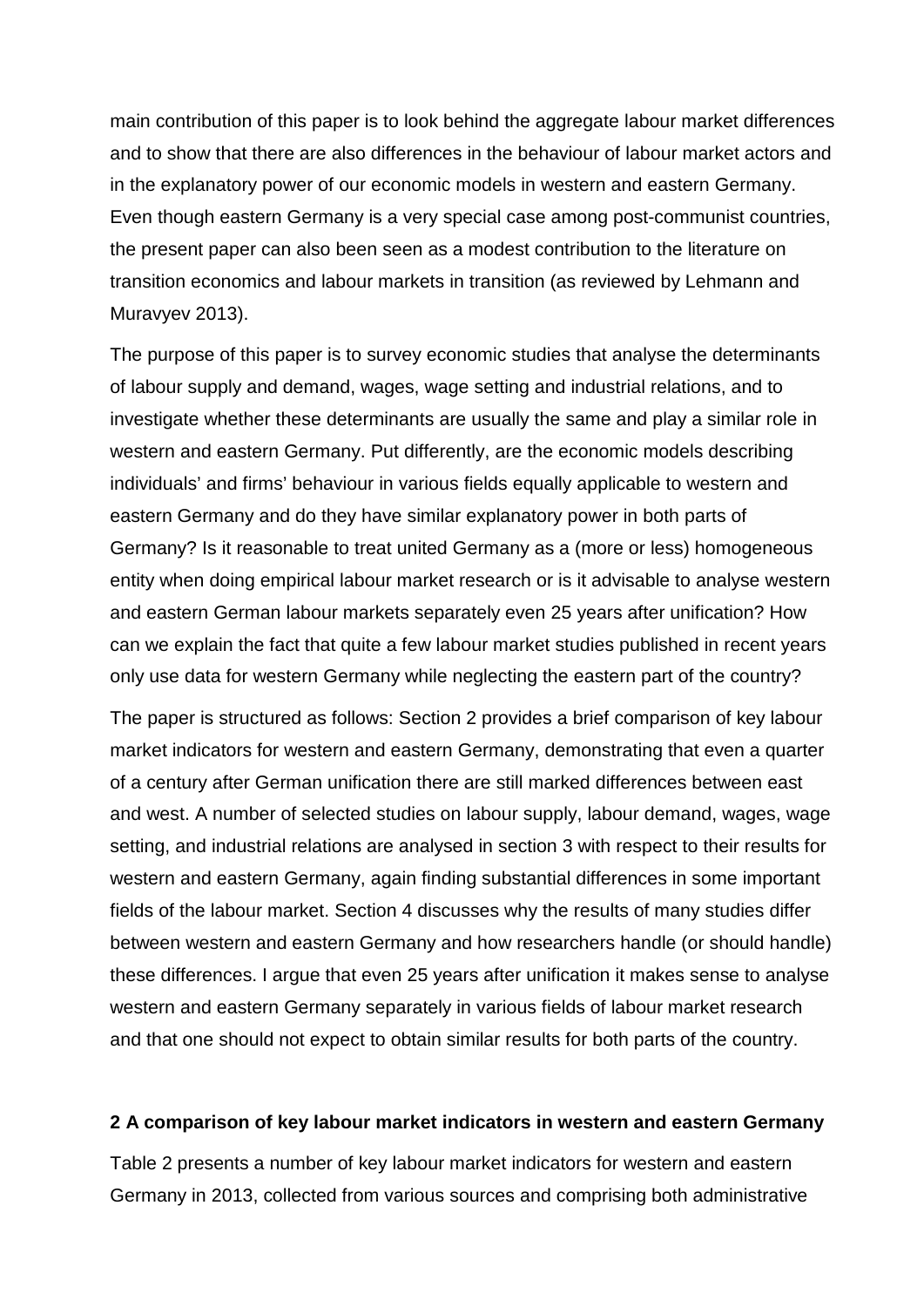data and representative survey data. $<sup>2</sup>$  $<sup>2</sup>$  $<sup>2</sup>$  Starting with labour supply, the labour force</sup> participation rate of men is similar in western and eastern Germany, but the participation rate of women is almost five percentage points higher in the east. Working hours also differ somewhat between both parts of the country: average working hours per week laid down in collective bargaining agreements are 1.6 hours higher in eastern Germany, whereas actual working hours of full-time employees (as reported in the German Socio-Economic Panel, GSOEP) are quite similar in both parts of Germany. Substantial differences in terms of the utilization of the labour force potential can be found when looking at the rates of employment and unemployment. The employment rate, defined as the percentage of the population aged 15-64 that has a job, is higher for men in western than in eastern Germany, whereas the reverse is the case for women. Although the east-west disparity in unemployment has been reduced over time (see Figure 1), the unemployment rate is still much higher in eastern than in western Germany. The structure of unemployment and underemployment also differs considerably between both parts of the country (for details, see Fuchs et al. 2014).

(Table 2 about here)

### (Figure 1 about here)

Although differences in average labour productivity should not be over-interpreted due to composition and price effects (for details, see Brenke 2014)*,* it may be noted that eastern Germany also lags behind western Germany when looking at this indicator. Whereas average labour productivity, defined as GDP per hour worked, amounted to 49.59 Euros per hour in western Germany in 2013, the corresponding value for eastern Germany was only 35.15, that is almost 30 percent lower. Accordingly, average gross hourly wages were only 18.03 Euros in eastern Germany, compared to 24.70 Euros in the west.

Striking differences can also be detected when looking at the process of wage formation. Whereas in western Germany 32 percent of establishments and 60 percent of employees are covered by a collective bargaining agreement (either at sectoral or at firm level), in eastern Germany this is true only for 20 percent of establishments and 47

<span id="page-5-0"></span> $2$  The comparison of western and eastern German averages of course neglects that there are further, interesting differences between German regions at the level of federal states or districts, also within western and eastern Germany (as reported in the Microcensus and the National Accounts at state level by the Federal Statistical Office, and in the labour market statistics by the Federal Employment Agency). However, since the Kohl promise of rapid convergence, politics, and public opinion in Germany have always focused on the east-west comparison, and most of the empirical studies discussed in section 3 also apply this distinction.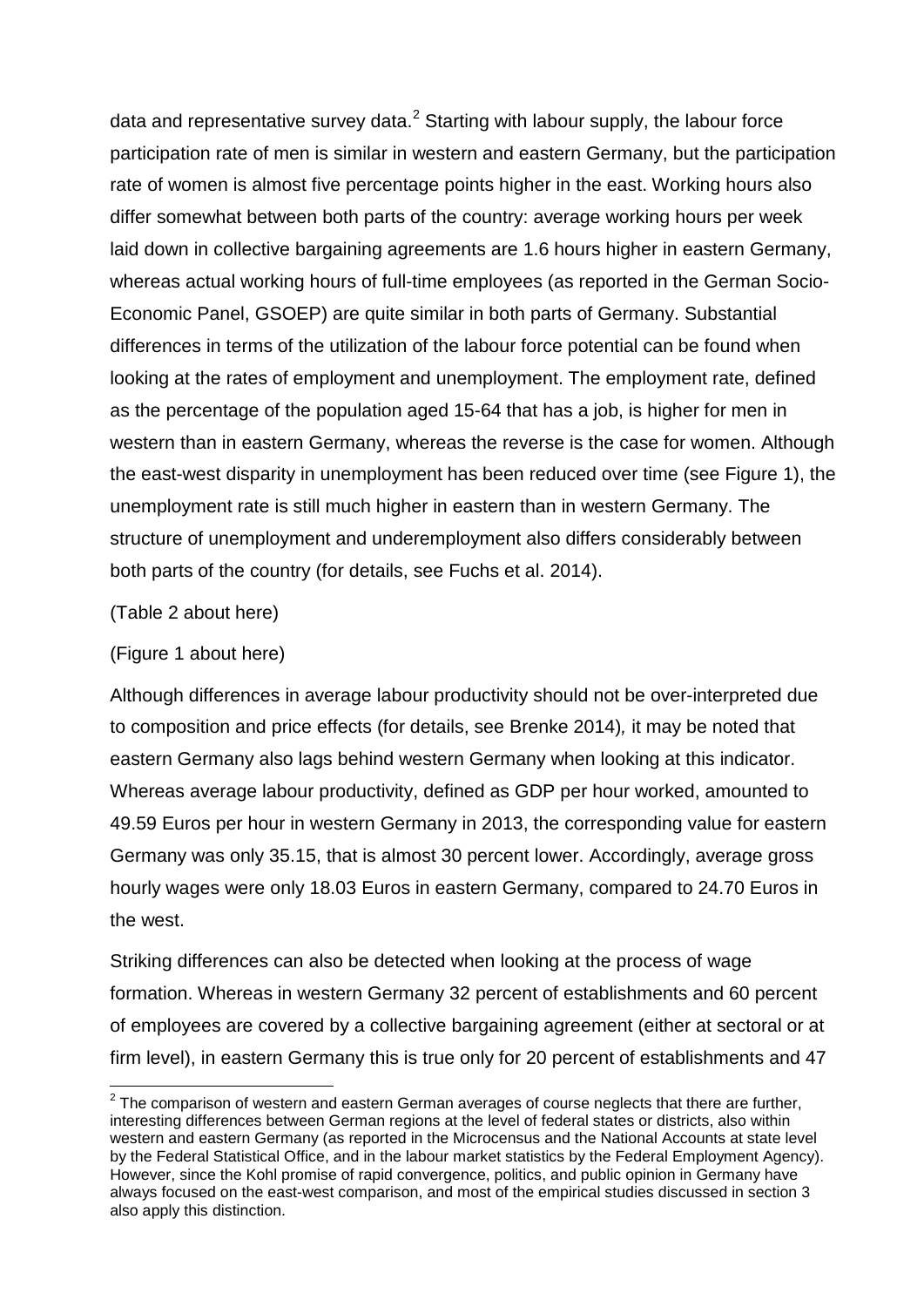percent of employees. Differences are smaller concerning another important institution of industrial relations in Germany, namely the extent of workplace codetermination. Both in western and eastern Germany, works councils exist in one out of ten establishments with five or more employees, but the proportion of employees working in establishments with a works council is somewhat higher in western Germany. Finally, union density is somewhat lower in the eastern part of the country.

This brief and crude comparison indicates that in many respects the labour market situation in eastern Germany is different from that in western Germany, and that labour market outcomes are often worse. In principle, these disparities can result from different levels in the determinants of labour market activities (such as the age structure of the population, firm size, industry structure, bargaining coverage), and this is also the sort of explanation most often given for the differences showing up in aggregate statistics (see, e.g., Brenke 2014, Röhl 2014, Fuchs et al. 2014). However, observed disparities could also result from individuals or firms in eastern Germany behaving differently given similar conditions and incentives as in the west (i.e. under a *ceteris paribus* condition). It will therefore be interesting to see what multivariate analyses of labour supply, labour demand, wages etc. tell us when analysing western and eastern Germany either jointly or in separate sub-samples.

# **3 Empirical studies comparing western and eastern Germany**

In the following, I will discuss the results of selected studies for Germany that analyse key labour market variables and allow a comparison of western and eastern Germany. Although these studies are the result of an extensive search in the German and international literature and on the homepages of German labour economists, I do not claim completeness and I only present selected studies that can be regarded as typical for the field investigated. I focus on five key areas of the labour market, namely labour supply, labour demand, productivity, wages, and wage setting and industrial relations. Although any selection of areas and studies is to a certain degree subjective, the five key areas chosen are most important for assessing the working of the labour markets in both parts of Germany and the state of convergence, and consequently they have attracted a lot of research.<sup>[3](#page-5-0)</sup> Since my main interest is to find out whether the labour

<span id="page-6-0"></span><sup>&</sup>lt;sup>3</sup> Further interesting areas of labour market research not covered here are segregation (see Beblo et al. 2008), personnel turnover and employment stability (see Grotheer et al. 2004, Boockmann and Steffes 2010), and east-west migration (Alm et al. 2014). Note that (mainly for the sake of brevity) I also do not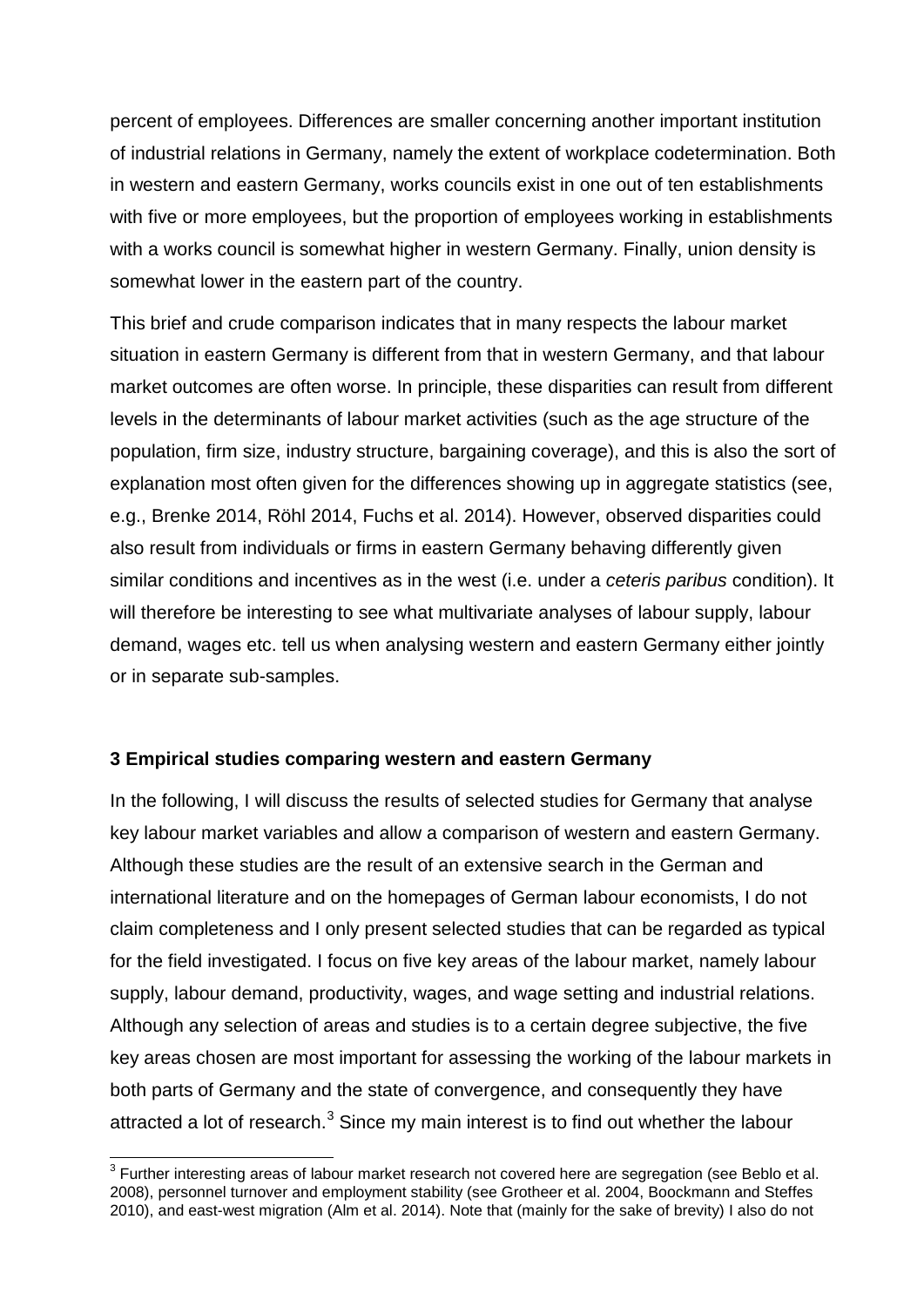markets in western and eastern Germany still differ substantially in recent years, I only discuss studies that comprise data from 2000 onwards, i.e. at least 10 years after unification. Studies that only refer to the 1990s are not included, even if they may provide interesting information on the transformation process of the eastern German labour market after unification. Although a complete survey of all studies published since 1990 and of all areas of labour market research might be interesting and fruitful, it is clearly beyond the scope of this note.

# **3.1 Labour supply**

Table 2 indicates that the labour force participation rate of men has attained similar levels in both parts of Germany whereas for women this indicator of labour supply is still considerably higher in eastern than in western Germany (see also Holst and Wieber 2014). The latter difference also shows up in various empirical analyses of female labour supply and employment (labour supply of men is usually not found worth investigating).

Analysing GSOEP data from 1999 to 2002, Haan (2005) demonstrates that two major differences between married women in eastern and western Germany are the higher labour market participation rate in the east and the higher prevalence of part-time work in the west. He argues that these differences can be mainly explained by the different historical background in both parts of Germany and by the better child care system for younger children in the east. This seems plausible given that west-east differences are particularly pronounced in the group of mothers. Consistent with this finding, Kreyenfeld and Geisler (2006) show with data from the Microcensus 2002 that mothers in eastern Germany are much more likely to work full-time than those in the west. Moreover, whereas in eastern Germany married and single women with children living in the household show similar employment patterns, in western Germany married mothers are less likely to work full-time than unmarried mothers.<sup>[4](#page-6-0)</sup> A study with GSOEP data from

discuss reforms of labour market institutions (see, e.g., Fahr and Sunde 2009, Cygan-Rehm 2013) and (active) labour market policies (see, e.g., the review by Wolff and Stephan 2013), both of which often have had different impacts in western and eastern Germany. It is an open question whether the different intensity of active labour market policies in eastern and western Germany and their effects on labour supply, labour demand and wages have also contributed to the differences in economic behaviour and outcomes discussed here.

<span id="page-7-0"></span><sup>4</sup> Kreyenfeld and Geisler (2006) also present evidence from ALLBUS, the German General Social Survey, showing that there are substantial differences in the attitudes of the population towards working mothers, with western Germans much more often fearing that a young child may suffer when its mother is working.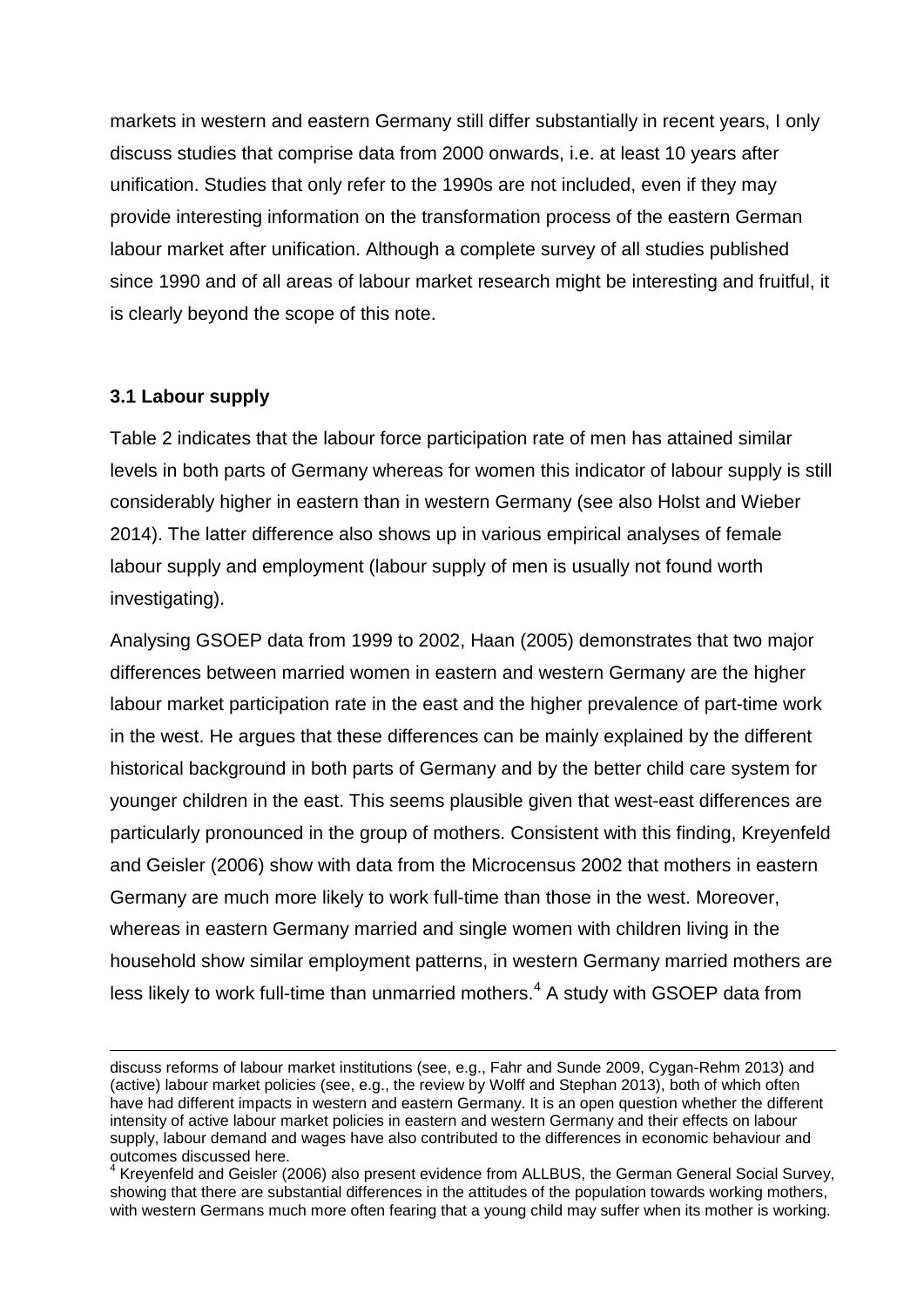1991 to 2006 by Vogel (2009) suggests that such differences in labour supply are not confined to mothers. Generally, women in eastern Germany are less likely to work parttime than those in western Germany, and transitions from part-time into full-time employment are more often found in the eastern part of the country, whereas women in western Germany often seem to prefer part-time employment as a means to combine family and working life.

Analysing a GSOEP panel of married and cohabitating couples in the period 2000 to 2007, Haan and Wrohlich (2011) also show that female employment behaviour in eastern Germany differs substantially from that in the western part of Germany (whereas fertility rates are fairly similar). Although finding a job is more difficult in the east, employment rates of women are generally higher in the east than in the west. Eastern German women are more likely to be in regular employment whereas western German women are more often found in marginal employment (including part-time work with less than 12 hours per week). Simulating the labour supply and fertility responses to a 1 percent increase in the net income at work, Haan and Wrohlich (2011) find that in general employment rates and weekly working hours of women increase but that groups with a strong labour market attachment like women in eastern Germany change their employment behaviour only slightly. This confirms previous findings by Haan (2005) that the labour supply elasticities of married women are considerably higher in western than in eastern Germany.

Focusing on a more specific group, namely mothers, Geyer et al. (2014) report substantial differences in labour supply elasticities, with mothers in eastern Germany showing a significantly lower preference for leisure than mothers in western Germany in a sample of GSOEP waves 2001 to 2006. According to the authors, this divergence reflects the different historical and social backgrounds of the two regions and the traditionally higher labour market attachment of eastern German women. [5](#page-7-0) Also concentrating on the employment behaviour of mothers, Hanel and Riphahn (2012) find marked differences between western and eastern Germany which have partly decreased over time. Using repeated annual cross-sectional Microcensus samples for the period 1996 to 2004, the authors report that on average about 64 percent of eastern

<span id="page-8-0"></span>-

For a more general comparison of beliefs about women's labour in both parts of Germany, see Lee et al.  $(2007)$ .

<sup>5</sup> See also the descriptive analysis of GSOEP data by Holst and Wieber (2014) which shows that even in 2013 the desired and actual working hours of mothers are significantly higher in eastern than western Germany.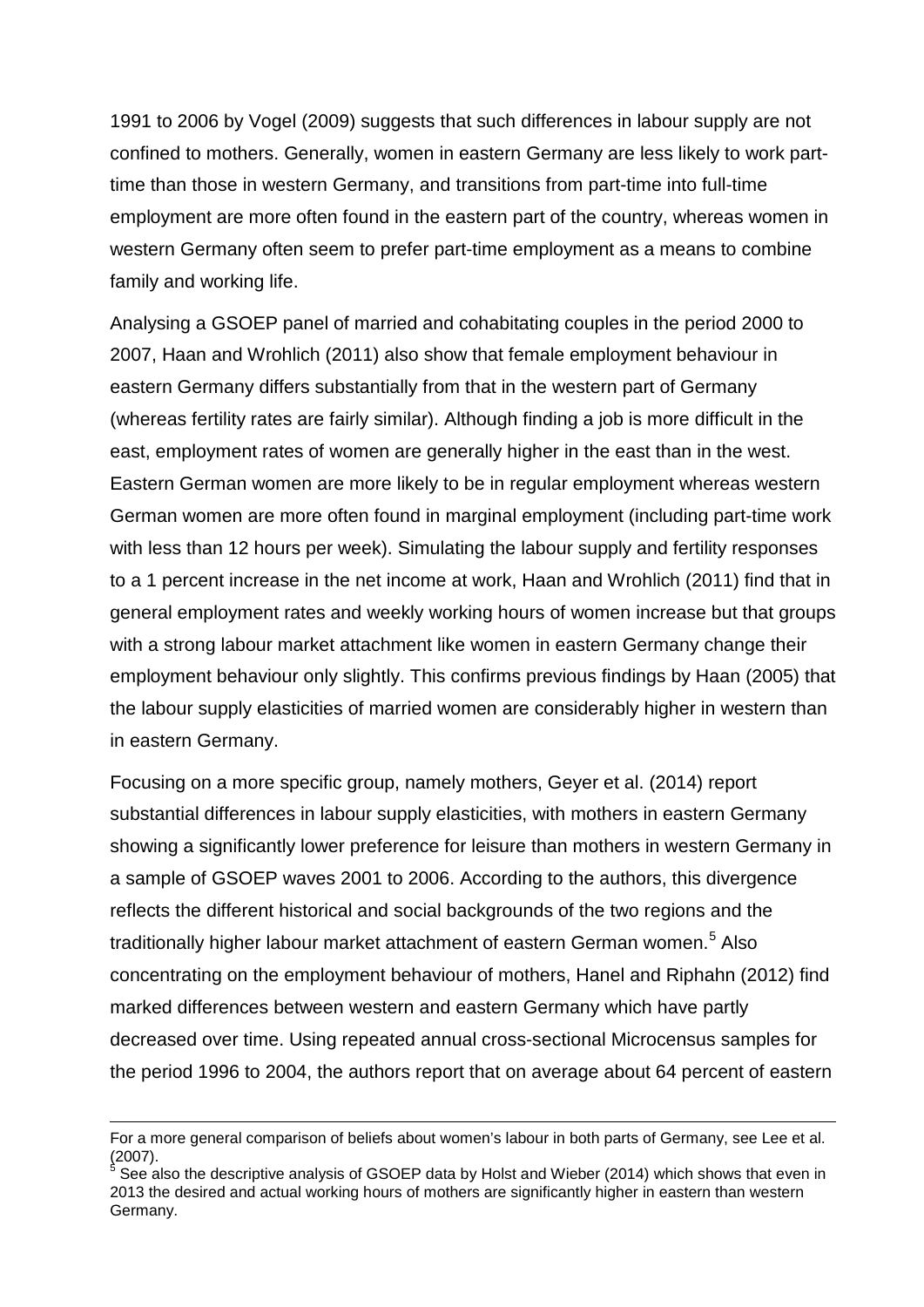but only 37 percent of western German mothers are employed to a substantial extent (i.e. working at least 20 hours per week). This difference of 27 percentage points reduces to 13-16 percentage points in multivariate analyses taking account of various personal and regional characteristics, but remains quite substantial. In a fully interacted model, Hanel and Riphahn (2012) find significantly different coefficient estimates for eastern German mothers for most covariates included (such as own, partner and family characteristics or regional indicators). In particular, at each age of the youngest child the maternal propensity to work at least 20 hours per week is significantly higher in eastern than in western Germany. Over time, this propensity declined more rapidly in eastern Germany. A closer look shows that it is only low and medium skilled eastern German mothers who changed their behaviour over time and appear to adopt western German low employment patterns. Hanel and Riphahn (2012, 171) conclude that "the behavioral differences between East and West German mothers declined since the early years after German unification, but persist until recently."[6](#page-8-0)

# **3.2 Labour demand**

In contrast to labour supply, studies on labour demand usually do not find substantial differences between western and eastern Germany. In a recent analysis covering the time period 1996 to 2010 and based on the IAB Establishment Panel, Jung (2014) shows that firms' employment adjustment process is somewhat faster (so that adjustment costs are lower) in eastern than in western Germany, but the difference is not statistically significant. This confirms the findings of previous studies by Bellmann and Pahnke (2006) and Fuchs (2010). With linked employer-employee data (LIAB 1996- 2004), Bellmann and Pahnke (2006) further find that organisational change and restructuring have had similar (positive) employment effects in western and eastern German establishments. Analysing the relationship between employment growth, hirings and separations with IAB Establishment Panel data over the period 1993 to 2009, Bellmann et al. (2011) show that the responsiveness of separations with respect

<span id="page-9-0"></span> $6$  Marked differences between mothers in eastern and western Germany are also reported by Felfe (2012) when examining the extent to which women are willing to trade wages for non-wage job attributes in the context of maternity leave. Using data from the GSOEP and the Qualification and Career Survey, only western German mothers are found to sacrifice significant amounts of their wage in order to adjust the work schedule to their family life. This is explained by the fact that in contrast to eastern Germany there was virtually no daycare for children younger than 3 in western Germany in the observation period ranging until 2006, so that the only chance mothers with very young children had to stay in the labour market was to arrange childcare informally by working during hours when the partner or another member of the extended family was not working and could take care of the child.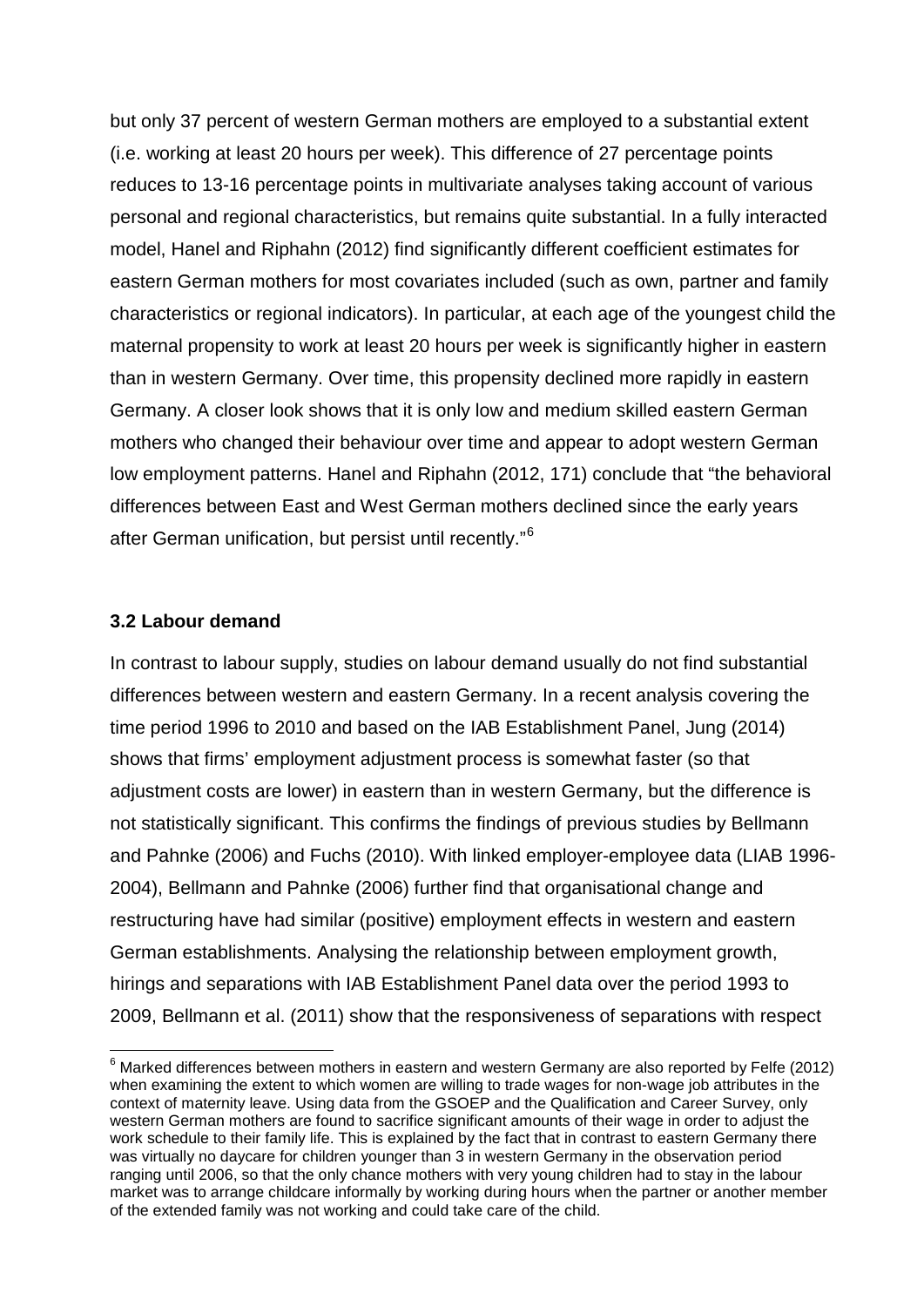to employment growth is slightly smaller in western Germany, whereas there is no difference between west and east in the hirings response.

Freier and Steiner (2007) combine data from the Employment Panel of the Federal Employment Agency and the Microcensus to investigate marginal employment and the demand for heterogeneous labour in the period 1999 to 2003. They find that own-wage elasticities show the same general pattern in both parts of the country but are somewhat smaller (in absolute value) in eastern Germany. Whereas estimated own-wage elasticities for unskilled workers in full-time and in marginal employment differ substantially in western Germany, they differ little in eastern Germany. Cross-wage elasticities between skilled labour and other labour inputs are found to be of similar size in eastern and western Germany. These findings are broadly consistent with those of Jung (2014, Table 5) who shows that short- and long-term own-wage elasticities for homogeneous labour are quite similar in both parts of Germany.

In general, the characteristics and determinants of labour demand identified in these studies are alike in both parts of Germany (with the exception of the regional employment study by Fuchs (2010) where the coefficient of the wage rate proves to be insignificant in eastern Germany). This implies that firms' employment decisions are based on similar considerations – in accordance with the neoclassical theory of labour demand – in eastern and western Germany so that in terms of employer behaviour there seems to be no east-west divide.

# **3.3 Labour productivity**

The vast east-west difference in average labour productivity per worker and per hour reported in Tables 1 and 2 is often said to mainly reflect compositional effects, e.g. differences between western and eastern Germany in the employment structure w.r.t. industries and qualifications, in establishment size, and in capital intensity (for critical discussions of these explanations, see Ragnitz 2007 and Brenke 2014). It is thus interesting to see that productivity differences between western and eastern Germany still show up in multivariate analyses with establishment data that take confounding factors like establishment size, industry affiliation, human capital of the workforce, capital intensity, and existence of works councils explicitly into account.

For instance, cross-sectional OLS estimations of production functions with data from the IAB Establishment Panel and the LIAB are provided by Addison et al. (2006) for the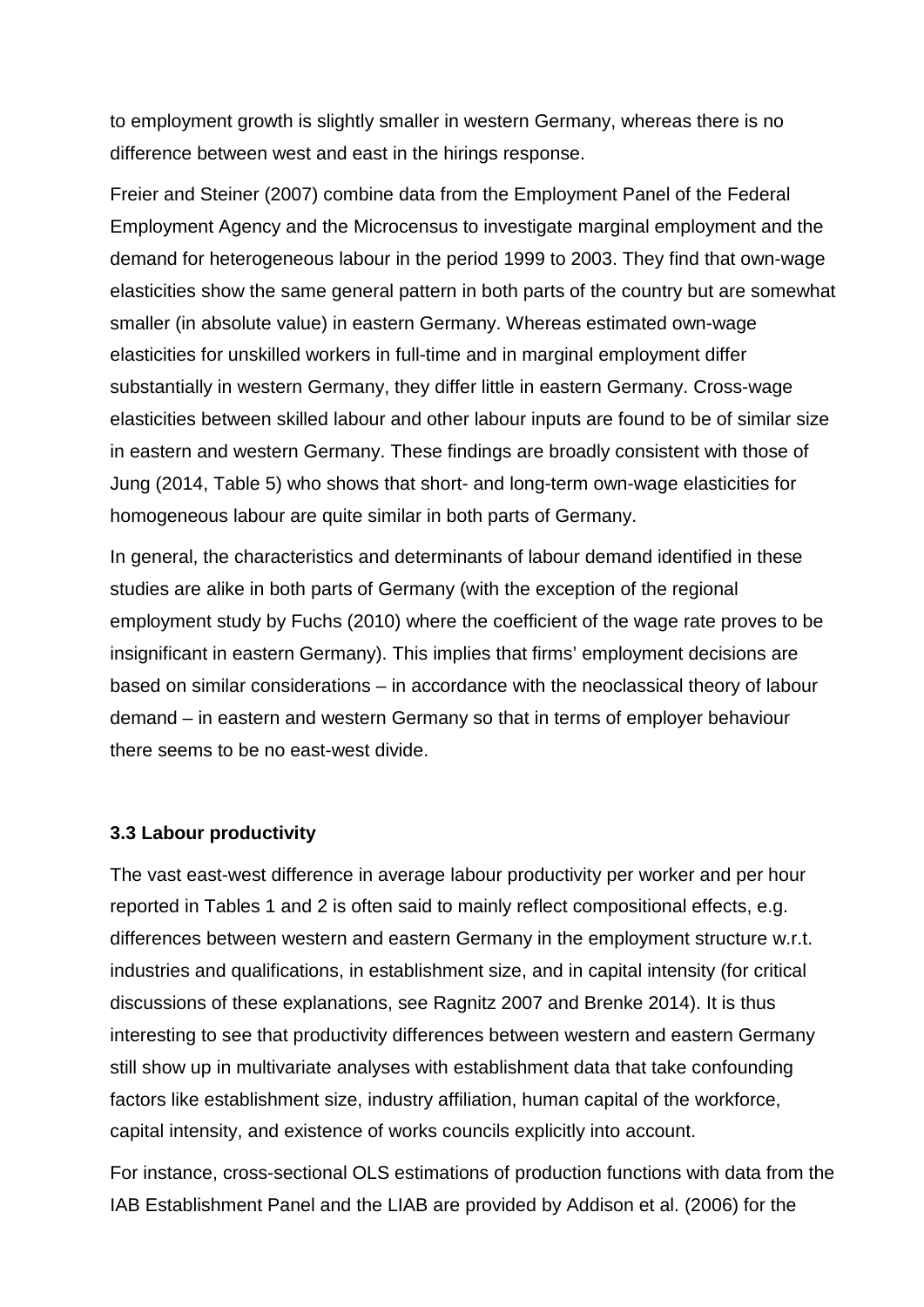years 1997 to 2000 and by Schneider (2007) for the year 2003. In their samples pooling western and eastern Germany, the estimated dummy variable for eastern Germany is significantly negative, indicating that there still exists a sizeable productivity gap, and this gap proves to be larger in the service than in the manufacturing sector. Also using IAB Establishment Panel data but covering a longer time period (1998 to 2009), Müller (2013) estimates value added per employee and reports that labour productivity in eastern German establishments is about 30 percent lower, *ceteris paribus* (i.e. when holding a large number of control variables fixed). In contrast to these studies for united Germany, Bellmann et al. (2006) estimate translog production functions separately for western and eastern Germany in their analysis of productivity differences in the manufacturing sector in the years 1998 to 2002. They find that by and large the same factors (such as skill composition of the workforce, export share, product innovation, being a headquarter) play a significant role in explaining establishment productivity both in western and eastern Germany. However, as Bellmann et al. (2006) do not estimate a fully interacted model concerning location in eastern Germany, it remains an open question whether the coefficients of the covariates differ significantly between western and eastern German establishments.

A tentative conclusion from the extant empirical evidence is that east-west differences in measured labour productivity can neither be fully explained by different endowments (like human and physical capital, establishment size, and existence of works councils) nor by different coefficients of relevant covariates. Differences in sales prices that affect recorded (nominal) volumes of sales and value added may play a role (see Ragnitz 2007, Brenke 2014), but they are unlikely to explain the entire, persistent productivity gap. Further unobserved or unobservable heterogeneity in factors like management quality or innovative ability might be relevant but this proves to be difficult to investigate econometrically. Clearly further research is needed to explain why 25 years after unification eastern German establishments still lag so much behind their western German counterparts.

### **3.4 Wages**

The productivity gap between western and eastern Germany finds a parallel in the persistent wage gap between both parts of the country. In a macroeconomic analysis for the period 1991 to 2007, Smolny (2009) looks at the interaction of wages,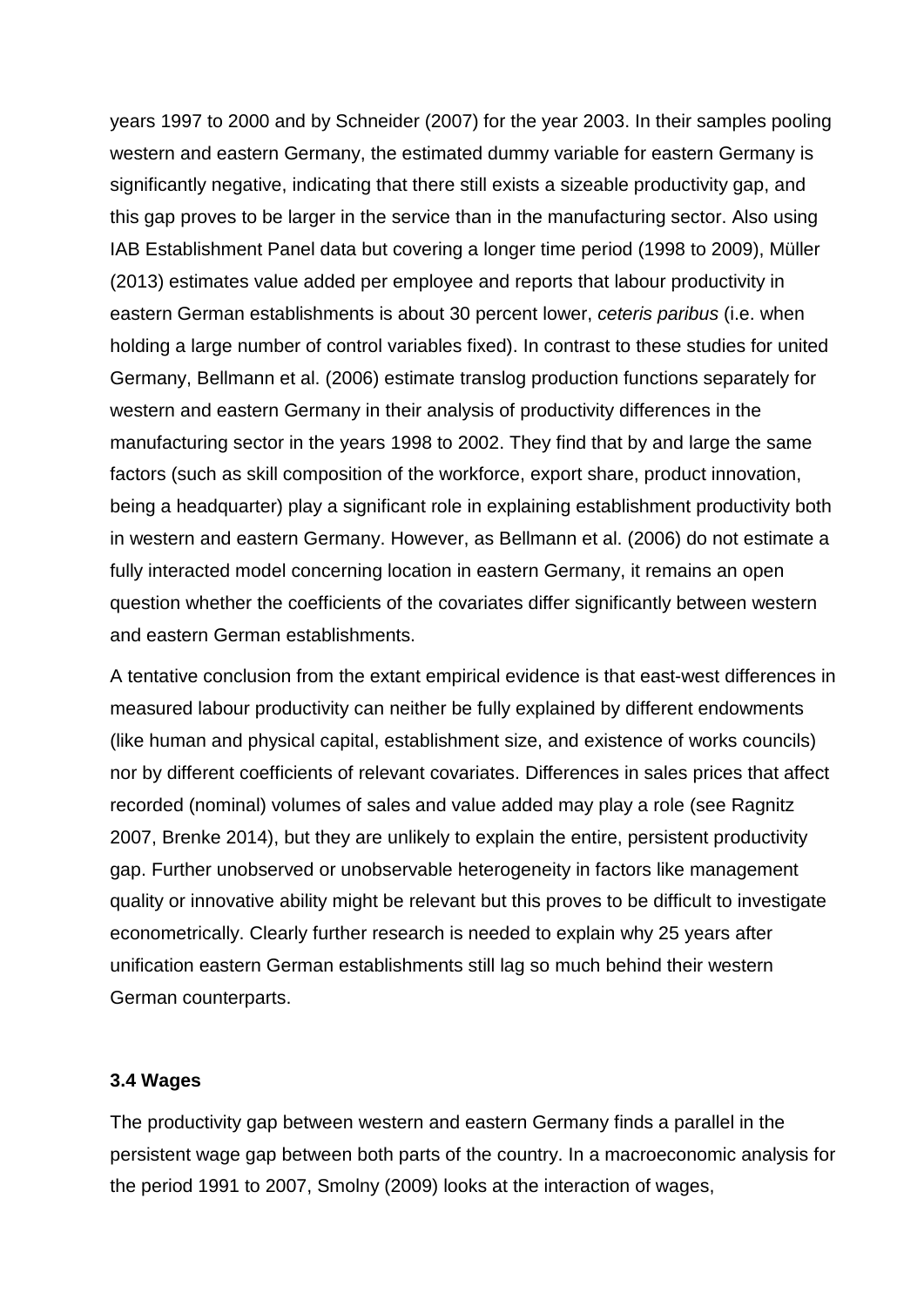competitiveness, and the labour market situation in eastern Germany. Comparing wages in the five eastern German states to the average value of western Germany he finds a fast adjustment process that slowed down in the mid-1990s. Relative wages increased sharply in the early 1990s which lowered competitiveness of eastern German firms and led to an increase in unemployment, which in turn changed firms' and trade unions' incentives and power in the wage-setting process and dampened wage growth. According to Smolny (2009), the remaining east-west gaps in wages, unit labour costs and unemployment more or less can be interpreted as an equilibrium, and a complete convergence is not within the range of the adjustment processes implied by his empirical findings.

Analyzing the wage adjustment process with micro data from the GSOEP 1992 to 2005 and applying matching procedures, Gernandt and Pfeiffer (2008) find that 15 years after unification gross hourly wages for eastern and western German workers with similar characteristics had not completely converged (whereas the degree of wage inequality in the two regions converged). In 2005, workers who had always worked in eastern Germany received on average about 70 to 75 percent of the wages of their statistical twins from western Germany. Interestingly, eastern German workers that had migrated to the west earned 95 to 100 percent and workers commuting to western Germany received about 85 percent of the wages of their western German statistical twins.

That migrants from eastern Germany living and working in western Germany receive an income only slightly below that of similar western German employees is also found by Smolny and Kirbach (2011) when analysing GSOEP data for 1993 to 2008. Estimating earnings functions for western and eastern Germany that control for some observable determinants of monthly gross income, the authors further ask what eastern German employees would have earned if their working place had been in western rather than eastern Germany. They find that observed income differences are not due to a lower, less valuable human capital of eastern German employees but rather reflect a locational disadvantage of working in eastern Germany.

Smolny and Kirbach (2011) observe similar age-earnings profiles in both parts of the country, indicating that those factors that are important for wage determination in western Germany are also relevant in the east. In contrast, based on GSOEP data for 2002 to 2006 Orlowski and Riphahn (2009) do find some differences in age-earnings profiles between western and eastern Germany for full-time employed male workers in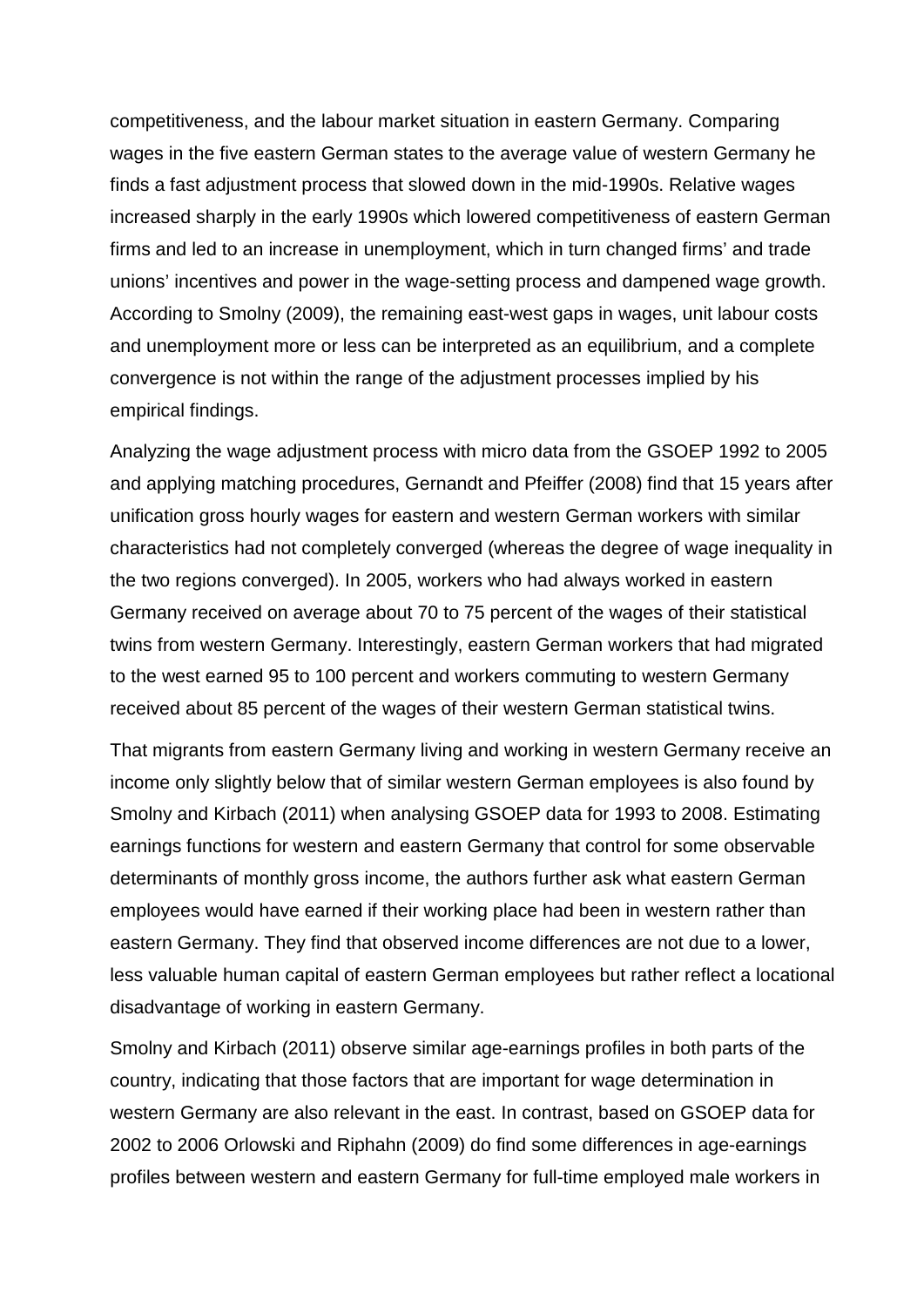the private sector (despite a lack of precision in their estimates for eastern Germany). Although returns to tenure with the current employer are similar in eastern and western Germany, returns to general work experience are found to be significantly higher in the west (in particular for high-skilled workers), even after controlling for potential biases and composition effects. Returns to experience even differ for those birth cohorts who gathered their entire work experience after German unification, suggesting that "the type of experience earned in the East German labour market differs in quality from that earned in the West German labour market" (Orlowski and Riphahn 2009, 652).

A certain limitation of these studies based on GSOEP data is that they are not able to control for many firm characteristics that should also play a role in wage determination. Using linked employer-employee data (LIAB) for 2000 to 2007 and applying an Oaxaca-Blinder decomposition analysis, however, Gühne and Markwardt (2014) show that among firm characteristics it is only the different sector structure of firms that partly explains the east-west wage differential whereas other potential determinants like firm size or bargaining coverage are negligible. Concerning personal characteristics, different endowments in human capital and the structure of occupations only play a minor role. According to Gühne and Markwardt (2014), it is the lower returns to work experience in the east – already found by Orlowski and Riphahn (2009) – that make a big difference and explain a large part of the east-west wage differential. This implies that employees in eastern Germany are less able than their western German colleagues to increase their wages over the course of their working life.

Looking at wage mobility (i.e. upward or downward movements in the wage distribution of full-time employees) with administrative data (SIAB) until 2010, Riphahn and Schnitzlein (2015) find that wage mobility in eastern Germany continuously declined after unification and soon fell below western German levels. A decomposition analysis shows that whereas in eastern and western Germany most of the change in wage mobility is associated with structural shifts, i.e. with changes in correlation patterns and the relevance of unobservable factors, in eastern Germany a significant share of the total decline in wage mobility is associated with composition effects, i.e. with changes in observable factors such as job stability and employment characteristics. However, the lower wage mobility in eastern Germany in recent years is not related to the characteristics of the eastern German workforce nor to its employment relationships. Instead, it appears to be driven by east-west differences in the correlation between observable factors and wage mobility. Put differently, given observable characteristics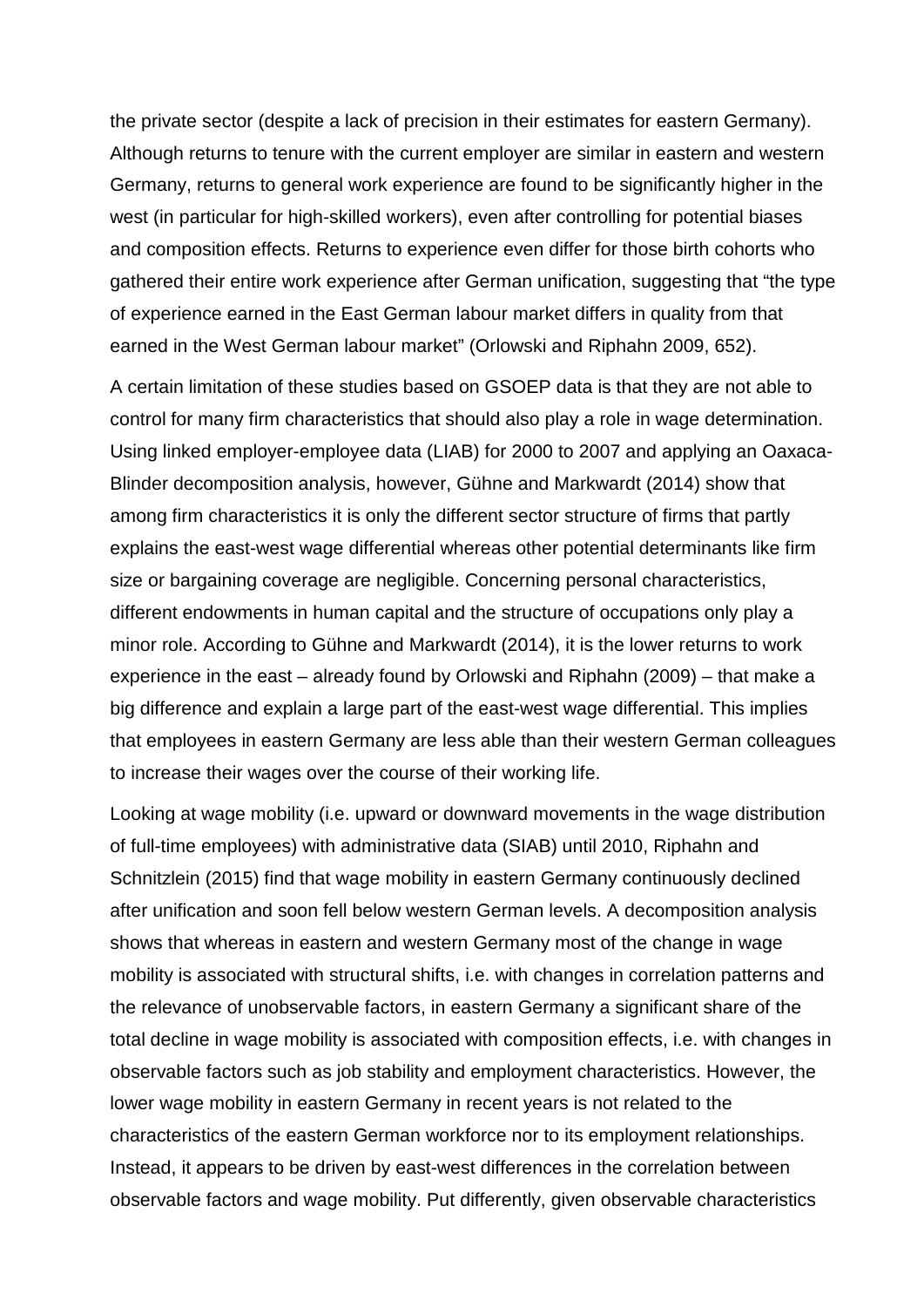yield lower wage volatility in eastern than in western Germany. Evidence for lower (upward) wage mobility in eastern Germany is also provided by Schank et al. (2009) with representative linked employer-employee data. Using bivariate probit estimations with endogenous selection in the low-wage sector and taking account of the different median wages in western and eastern Germany, they analyse to which extent full-time employees who earned low wages in 1998/99 were able to reach higher wage levels in the following years up to 2005. They find that this probability of moving out of the lowwage sector is significantly lower in establishments in eastern Germany, *ceteris paribus*.

Finally, some differences between both parts of the country also seem to exist concerning the unexplained gender pay gap, i.e. the pay gap between the sexes after controlling for differences in standard wage determinants such as human capital, working hours, and establishment characteristics. Analysing three different crosssectional data sets for 2001 and 2003, Ziegler (2005) finds that the unexplained gender pay gap is somewhat lower in eastern than in western Germany. With GSOEP data for 1993 to 2008, Smolny and Kirbach (2011) also show that the gender pay gap is smaller in eastern than in western Germany and appears to have fallen over time in eastern Germany. Focusing more on establishment characteristics by analysing linked employer-employee data for 2008, Hirsch et al. (2012) confirm that the unexplained gender pay gap is somewhat lower in eastern Germany. Moreover, they point to another difference between both parts of the country: whereas in western Germany the unexplained wage gap is reduced in establishments facing strong product competition (and thus having fewer possibilities for wage discrimination), no such relationship can be detected in eastern Germany. In a cross-sectional analysis for the year 2008 Hirsch (2013) also finds a lower unexplained gender wage gap in eastern Germany (of about 2.5 percentage points) in his preferred specification with job-cell fixed effects but no substantial differences between western and eastern Germany concerning the dampening impact of female managers on the gender pay gap.

Taken together, the extant evidence indicates that wages and wage mobility of workers with similar observable characteristics still differ considerably between both parts of Germany. The reasons for the backlog in eastern German wages are not completely clear, ranging from a different valuation of human capital acquired on the eastern German labour market to an (unspecified) locational disadvantage of working in eastern Germany. Another potential explanation not investigated yet could be monopsonistic behaviour of employers who might find it easier in eastern Germany to exploit labour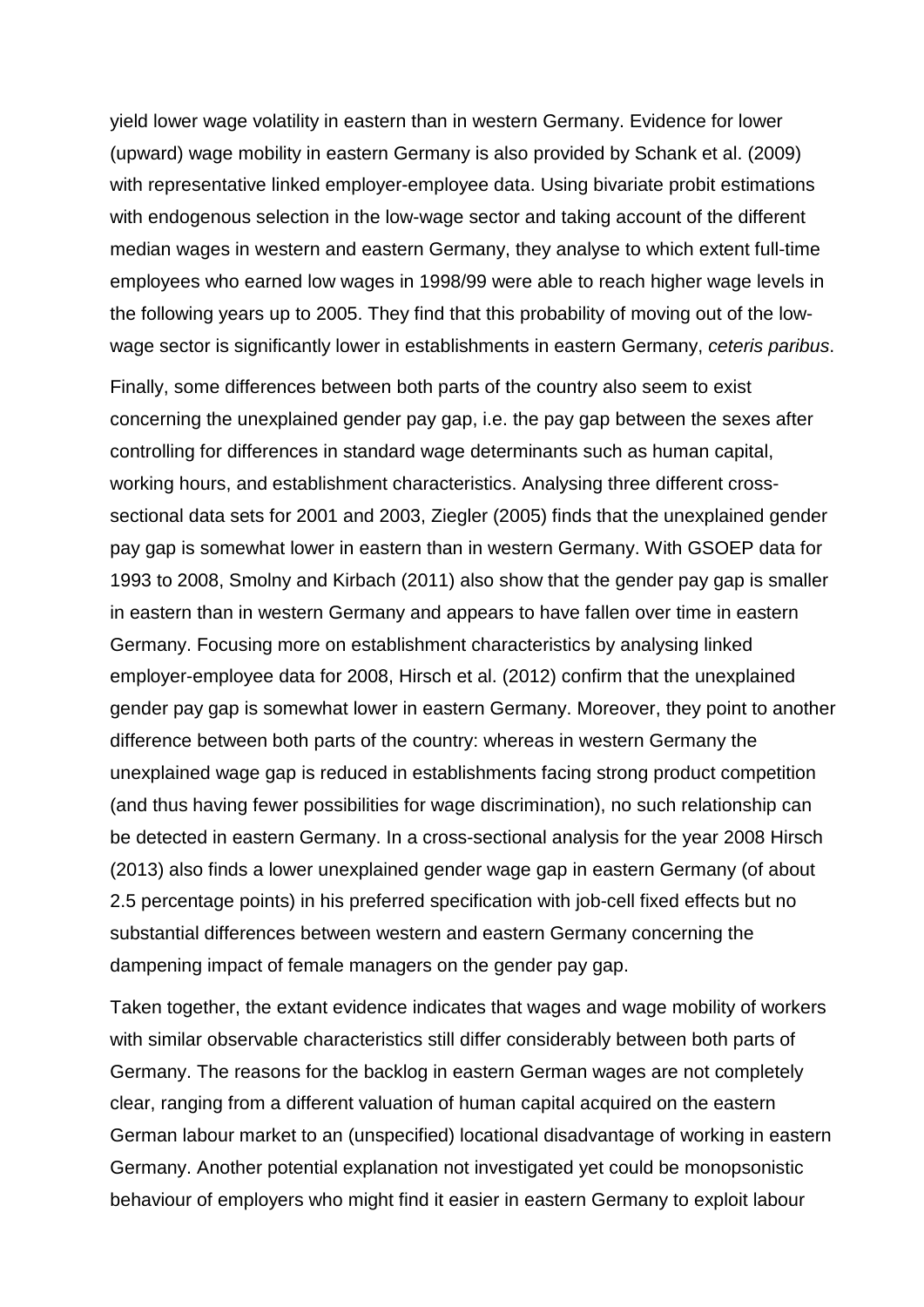market frictions and pay lower wages to immobile employees. In addition, differences between western and eastern Germany in industrial relations and in the wage-setting process may play a role, and these differences will be discussed next.

#### **3.5 Wage setting and industrial relations**

Table 2 indicates that in eastern Germany a much smaller proportion of establishments and employees are covered by collective bargaining arrangements. A closer look shows that while sectoral bargaining is indeed much more prevalent in western than eastern Germany, the incidence and the introduction of bargaining agreements at establishment level is higher in eastern Germany (see Addison et al. 2010, Ellguth and Kohaut 2014). Analysing data from the IAB Establishment Panel for united Germany in 2004, Addison et al. (2013a) find that the probability of sectoral bargaining is substantially higher in western Germany whereas the probability of firm-level bargaining is higher in eastern Germany, *ceteris paribus* (i.e. when controlling for other determinants of bargaining coverage like establishment size, establishment age, and composition of the workforce). Using the same data set but separate subsamples of eastern and western Germany for the years 2000 to 2008, Addison et al. (2013b) report that in both parts of the country by and large the same determinants are related to establishments' probability of being covered by a collective agreement, with the notable exception that foreign ownership of the firm seems to play a different role for bargaining coverage in eastern than in western Germany. These findings are largely consistent with an earlier analysis by Schnabel et al. (2006) for sectoral and firm-level bargaining. Martensen (2014), however, finds more differences between western and eastern Germany in the determinants of various forms of wage setting in 2012, e.g. concerning the role of product market competition and the share of workers with higher education.

More important than these differences in the incidence and the determinants of sectoral and firm-level bargaining may be fact that the share of establishments and employees not covered by any kind of collective agreement is much higher in eastern than in western Germany (see Addison et al. 2013b, Ellguth and Kohaut 2014). As being covered by collective bargaining usually goes along with higher wages (for details, see Gürtzgen 2008, Addison et al. 2014), this contributes to the backlog in wages found in eastern Germany. What is more, among those establishments covered by collective agreements the probability of paying wages above the level stipulated in the agreement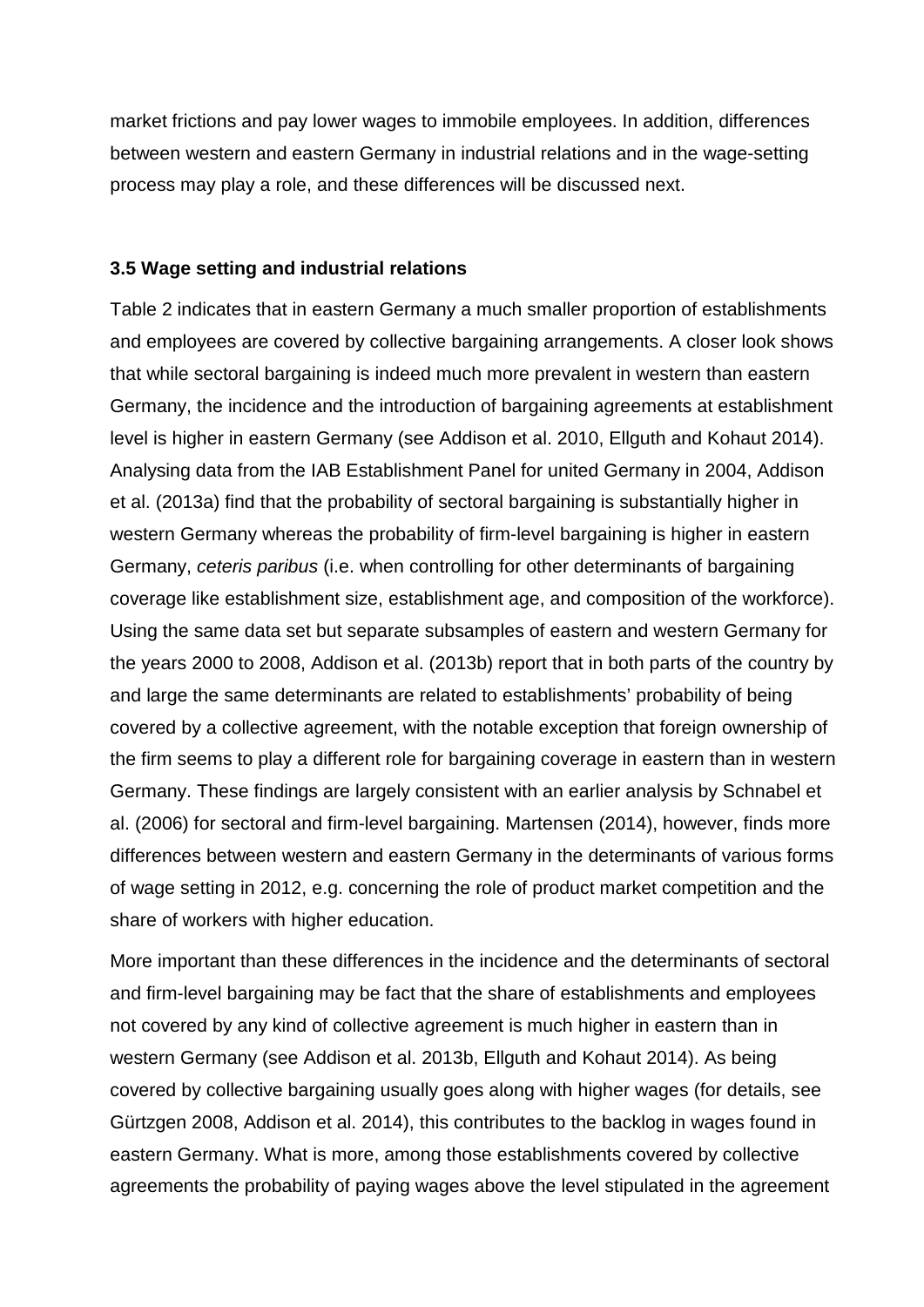is much lower in eastern Germany (see Jung and Schnabel 2011, Ellguth and Kohaut 2014). Interestingly, Jung and Schnabel (2011) find that whereas their economic model does a good job in explaining the probability of paying higher wages than collectively agreed in western Germany, the explanatory factors identified are of much lower relevance in eastern Germany.

In contrast to the vast differences in collective bargaining between western and eastern Germany, the extent of worker codetermination via works councils is similar in both parts of the country, even if the proportion of employees working in establishments with a works council is somewhat higher in western Germany (see Table 2). The latter difference partly reflects the fact that works councils are more often found in larger establishments (Ellguth and Kohaut 2014), and large firms are rarer in eastern Germany. Multivariate analyses indicate that, ceteris paribus, the probability of works council existence and of works council introduction is slightly higher in western Germany (see, e.g., Addison et al. 2013a), but differences are small and not always statistically significant (see also Kraft and Lang 2008, Oberfichtner 2013).

Convergence between eastern and western Germany can also be observed in another important indicator of the German industrial relations system, namely union density. Although the share of employees who are union members used to be much higher in eastern Germany after unification, it has declined more rapidly and is now even slightly lower than in western Germany (see Schnabel and Wagner 2007, Anders et al. 2015). However, even though union density is largely similar in both parts of the country, it has proved to be more difficult to identify the determinants of union membership in eastern Germany (see Schnabel and Wagner 2007, Fitzenberger et al. 2011). Interestingly, according to a decomposition analysis by Schnabel and Wagner (2007) based on ALLBUS data, differences in union density over time and between eastern and western Germany to a large degree cannot be explained by differences in the characteristics of employees. Fitzenberger et al. (2011) agree that deunionization is not mainly due to changes in the composition of the workforce, but their decomposition analysis based on GSOEP data reveals small differences between eastern and western Germany, in particular that in 2003 the composition of the workforce was more pro-union in western Germany whereas employees in eastern Germany were slightly more pro-union than their western German colleagues with similar characteristics.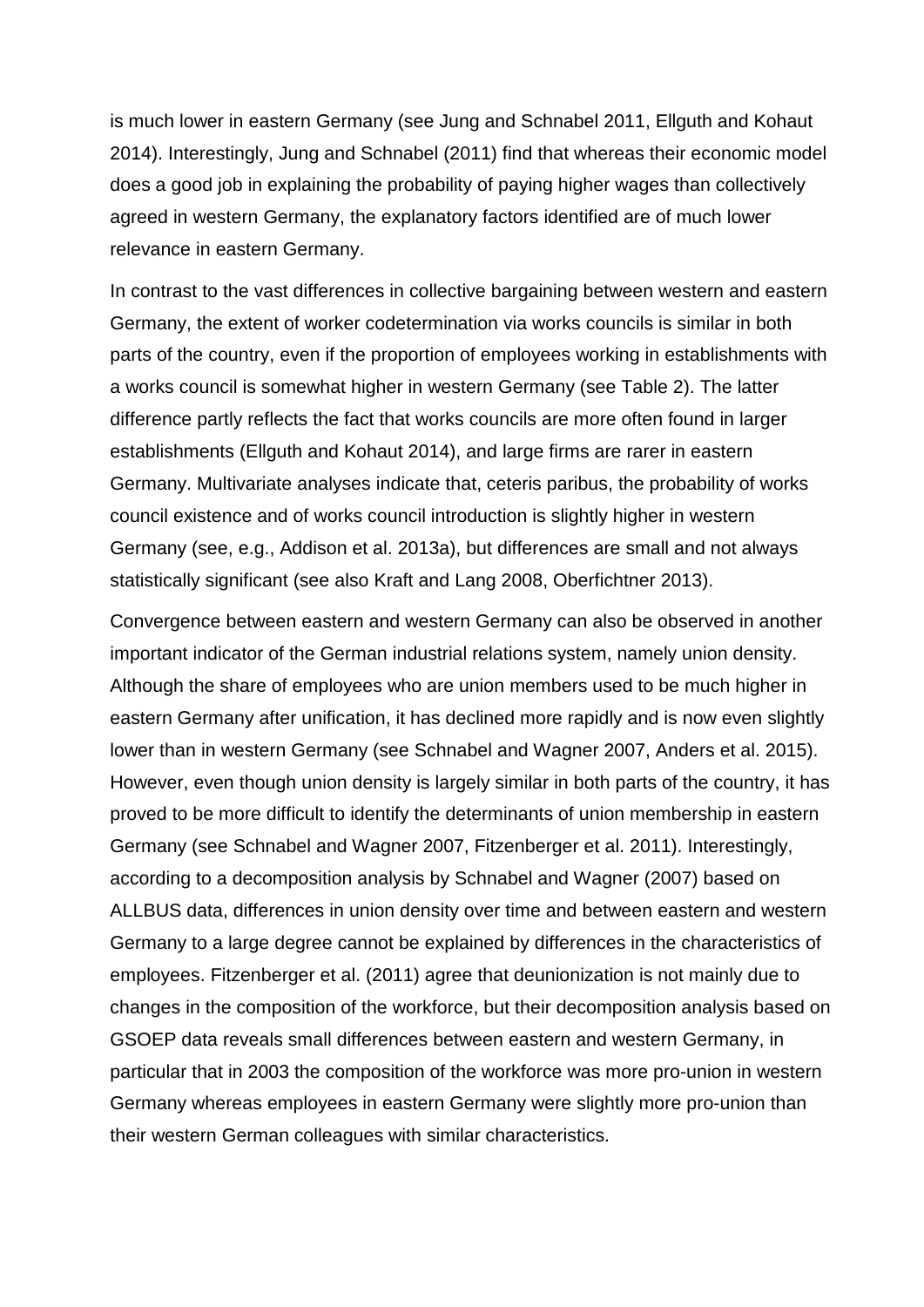All in all, the empirical evidence concerning crucial labour market institutions and organisations is mixed. Looking at the incidence of codetermination via works councils and of union membership and at the determinants of these variables, there is not much difference anymore between eastern and western Germany. In contrast, there exists a substantial and persistent gap between both parts of the country in terms of bargaining coverage which has not been explained satisfactorily by extant studies and which may partly be path-dependent (i.e. reflecting the traditionally high commitment of western German employers and employees to cooperative industrial relations and collective agreements).

# **4. Conclusions**

The comparison of aggregate statistics and the survey of selected empirical studies both have shown that the characteristics and the results of labour markets in eastern and western Germany have become quite similar in some respects but still differ markedly in others. Whereas no substantial differences can be detected in firms' labour demand decisions and in employees' representation via works councils or trade unions, both parts of the country are somewhat apart concerning labour supply behaviour, labour productivity, wages, and bargaining coverage, and they still exhibit substantially different rates of unemployment.<sup>[7](#page-9-0)</sup> 25 years after German unification it is thus still doubtful to which degree Germany can be regarded as a united or single labour market.<sup>[8](#page-17-0)</sup>

Where these labour market differences between eastern and western Germany come from and why the results of similar empirical models sometimes vary in both parts of the country, is still an open question. At least four, not mutually exclusive explanations come to mind:

First, the fact that theoretically hypothesized relationships are sometimes found to be statistically significant in western but not in eastern Germany could reflect the smaller

<span id="page-17-1"></span> $7$  Note also that (according to the GSOEP) life satisfaction is still lower in eastern than in western Germany, but this gap has narrowed over time and seems not to be entirely due to labour market and income differences (see, e.g. Gerlach and Stephan 2001, Easterlin and Plagnol 2008, Priem and Schupp 2014).

<span id="page-17-0"></span> $8$  That said, some of these differences can probably not only be found between eastern and western Germany but also between northern and southern Germany or in different regions of other countries (see, e.g. the north-south divide in Italy). So the more general question is whether empirical labour market studies take sufficient account of regional variations (beyond plugging in region-fixed effects).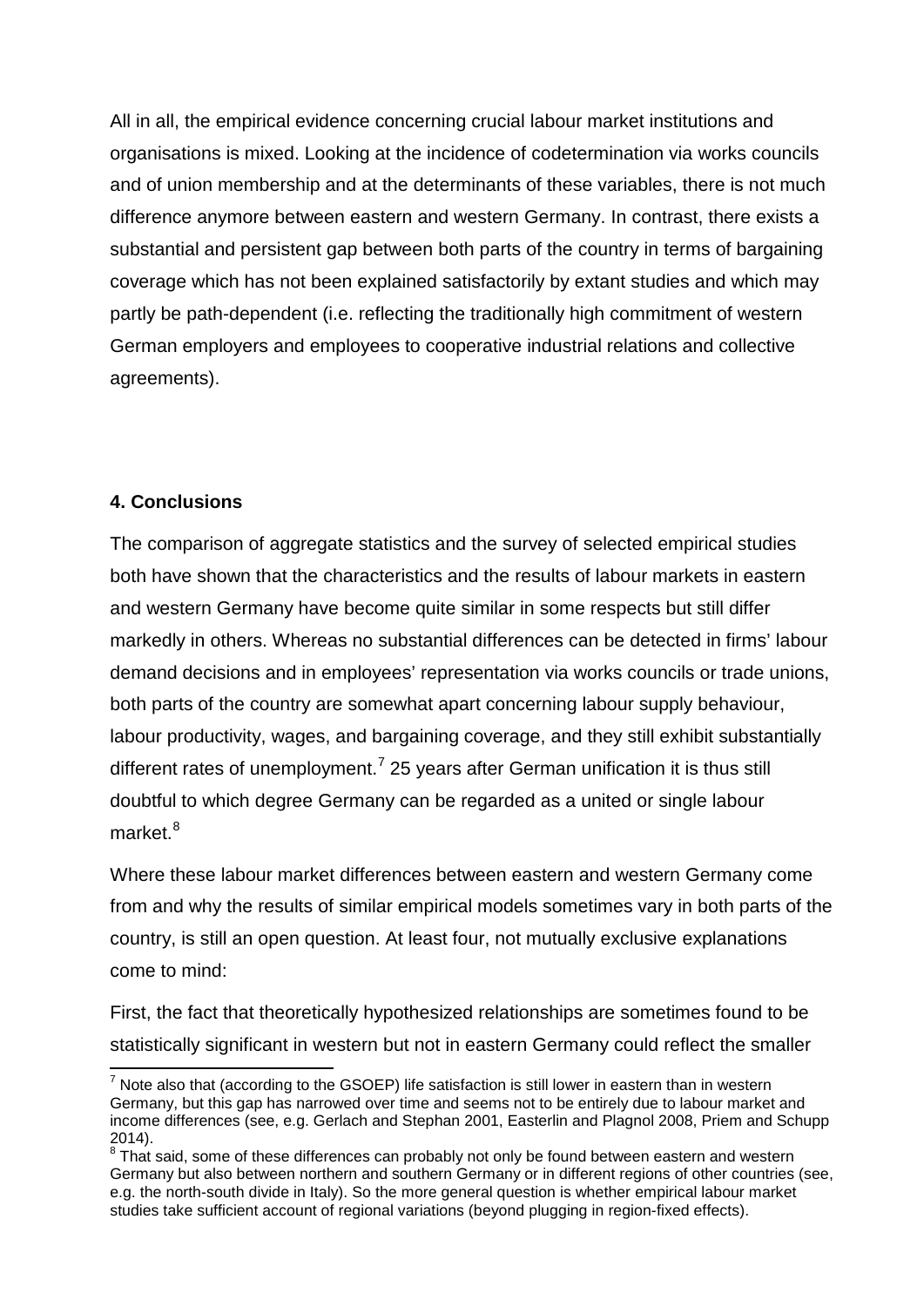size of the eastern German sub-sample which for purely mechanical reasons makes it more difficult to measure precisely and identify statistically significant associations. This may play a role in certain cases (in particular when using data sets with relatively small sample sizes) but surely cannot explain the bulk of different results.

Second, the economic actors in western and eastern Germany may differ in certain observable and/or unobservable characteristics.<sup>[9](#page-17-1)</sup> Although such differences (like firm size, human capital or the composition of the workforce) can partly explain the differences in some of the aggregate statistics reported in Table 2, the striking result of many east-west comparisons is that differences in some key indicators, such as labour productivity, wages or bargaining coverage, remain even after controlling for (observable) employee and firm characteristics in multivariate analyses. In some studies, this may be due to insufficient data on certain characteristics, in particular establishment characteristics, so that what we find is effect heterogeneity along an unobserved dimension (such as establishment size). In other cases, observed differences in outcomes may reflect unobservable heterogeneity of firms, employees or government agencies that cannot always be properly accounted for in empirical studies.<sup>[10](#page-18-0)</sup> This omitted variable problem implies that researchers may be on shaky ground when attempting to make policy recommendations for narrowing the (alleged) east-west divide.

Third, the behaviour and the reactions of employees and/or firms to similar circumstances may differ between western and eastern Germany, which is reflected in different coefficients estimated in multivariate analyses. A case in point is the finding reported above that labour supply elasticities of married women are considerably higher in western than in eastern Germany. Again, we cannot rule out that these observed differences are partly due to unobserved or unobservable heterogeneity of firms, employees or government agencies (including the implementation of labour market policies which have been applied more intensively in eastern Germany).<sup>[11](#page-18-1)</sup>

<span id="page-18-2"></span> $9$  A variant of this argument would be that the employees (or firms) in eastern Germany are a selective group in that after unification they have not used the opportunity to move to western Germany and to benefit from the better earnings opportunities there.

<span id="page-18-0"></span> $10$  Although the institutional framework is the same in eastern and western Germany (e.g. concerning labour law and government transfers), the ways how this is put into practice could differ between both parts of the countries; unfortunately there is a lack of studies investigating this possibility.

<span id="page-18-1"></span><sup>&</sup>lt;sup>11</sup> Interestingly, in a rare analysis of the policy style of local employment agencies, Doerr and Kruppe (2014) find no significant east-west difference in the intensity of training voucher awards after controlling for regional and labour market characteristics.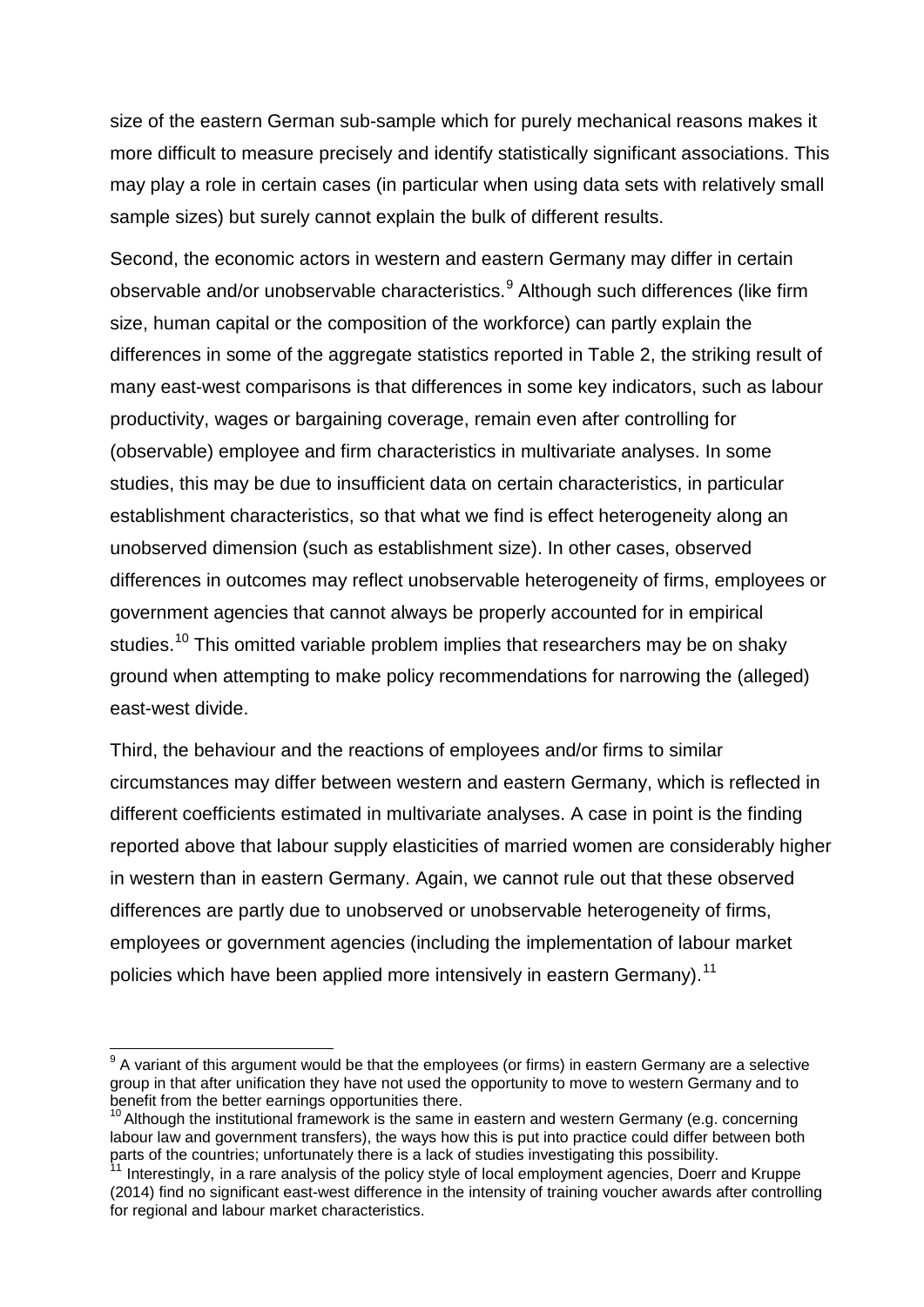Finally, traditions, norms, social preferences and individuals' attitudes may differ between western and eastern Germany, which could result in the different behaviour of employees and firms discussed above. The striking difference in female labour supply, for instance, may be related to the fact that individuals in eastern Germany are significantly more likely to hold egalitarian sex-role attitudes than their western German counterparts, as demonstrated by Lee et al. (2007) and by Bauernschuster and Rainer (2012) with ALLBUS data ranging until 2008. Whereas these authors find no evidence for an east-west convergence in gender attitudes, other studies detect signs of a convergence process concerning people's thinking about redistribution (Alesina and Fuchs-Schündeln 2007) and institutional (but not social) trust (Rainer and Siedler  $2009$ ).<sup>[12](#page-18-2)</sup> As traditions, norms and attitudes usually only change slowly (if at all) and as convergence might at least partly be an intergenerational process, labour market differences of the sort described above may persist longer than expected by Willy Brandt (and others) in 1989.

The various east-west differences may explain why quite a few researchers use data (or show results) for western Germany only when conducting empirical labour market studies with German data.<sup>[13](#page-19-0)</sup> In most cases the authors of these studies justify this selection with a brief reference to the specific labour market situation or the long transition from a socialist to a market economy in eastern Germany, but in a few cases the authors also openly admit that their economic models have simply not worked satisfactorily in eastern Germany. What seems problematic (but happens frequently), however, is to refer to "Germany" in the title of a study that is only based on the experience of employees and/or firms in western Germany and thus does not reflect the (probably different) behaviour in the eastern part of the country.<sup>[14](#page-19-1)</sup>

Looking at it the other way round, even 25 years after unification it seems advisable that empirical researchers refrain from simply using an all-German sample without carefully checking whether the observed relationships also hold in both parts of the country. In various fields of labour market research it still makes sense to analyse western and

<sup>&</sup>lt;sup>12</sup> Using data from the GSOEP up to 2008, Heineck and Süssmuth (2013) also find that East Germans are still characterized by a persistent level of social distrust. Compared to West Germans, they now show<br>similar risk attitudes but are less inclined to see others as cooperative.

<span id="page-19-0"></span>similar risk attitudes but are rise include to see others and to see others and to see other and Ludsteck (2011) on interregional migration, Blien et al. (2013) on the wage curve, Fitzenberger et al. (2013) on union wage effects, and Hirsch et al. (2014) on wage discrimination.

<span id="page-19-1"></span> $^{14}$  This practice may reflect authors' fears that referees and editors of international journals, who might not be aware of the west-east divide in Germany, could be reluctant to accept a paper that openly admits being related to one part of a country only.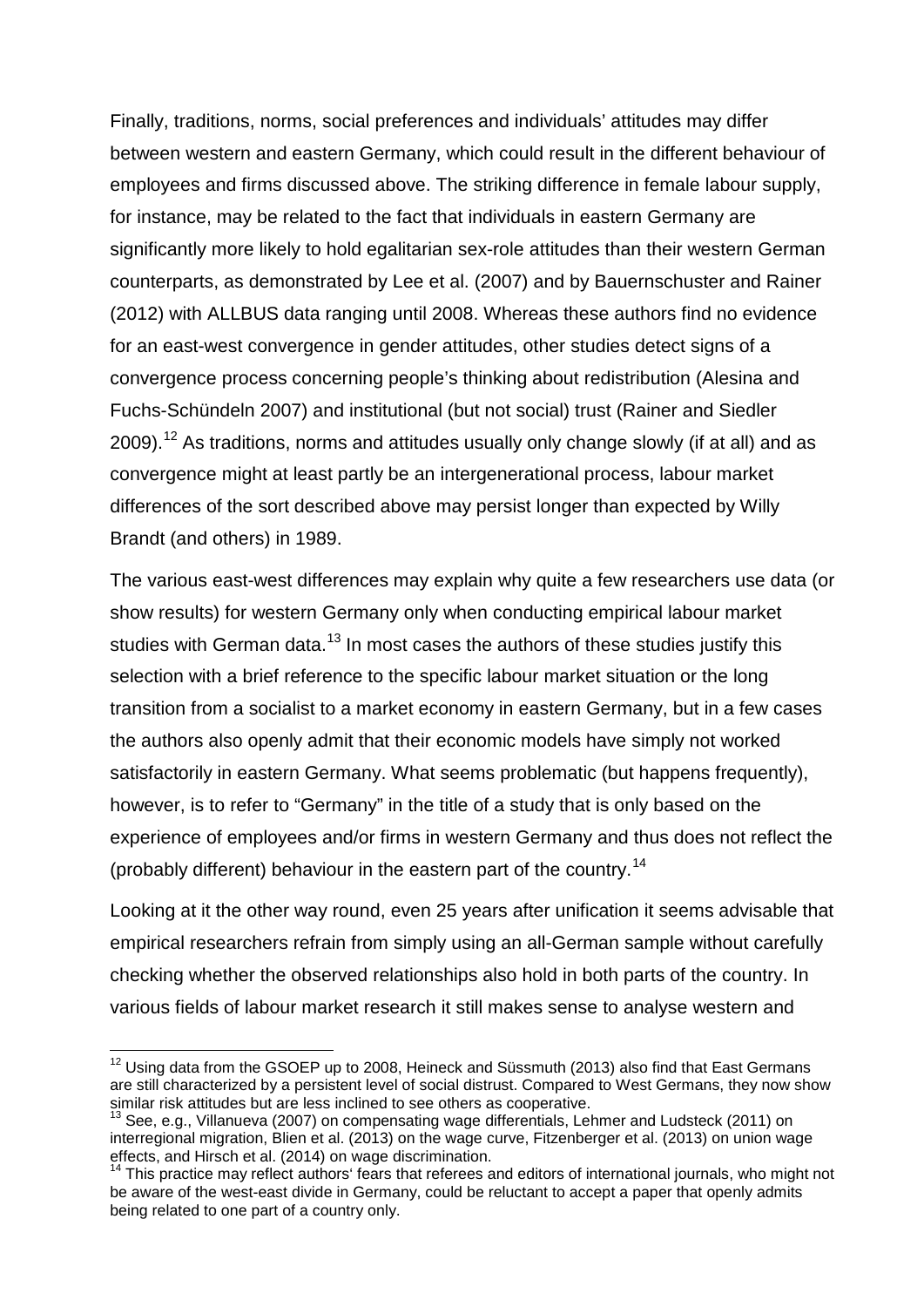eastern Germany separately, and we should not expect to obtain the same results for both parts of the country. To paraphrase Willy Brandt and to contradict him: We are not yet in a situation where what belongs together has fully grown together.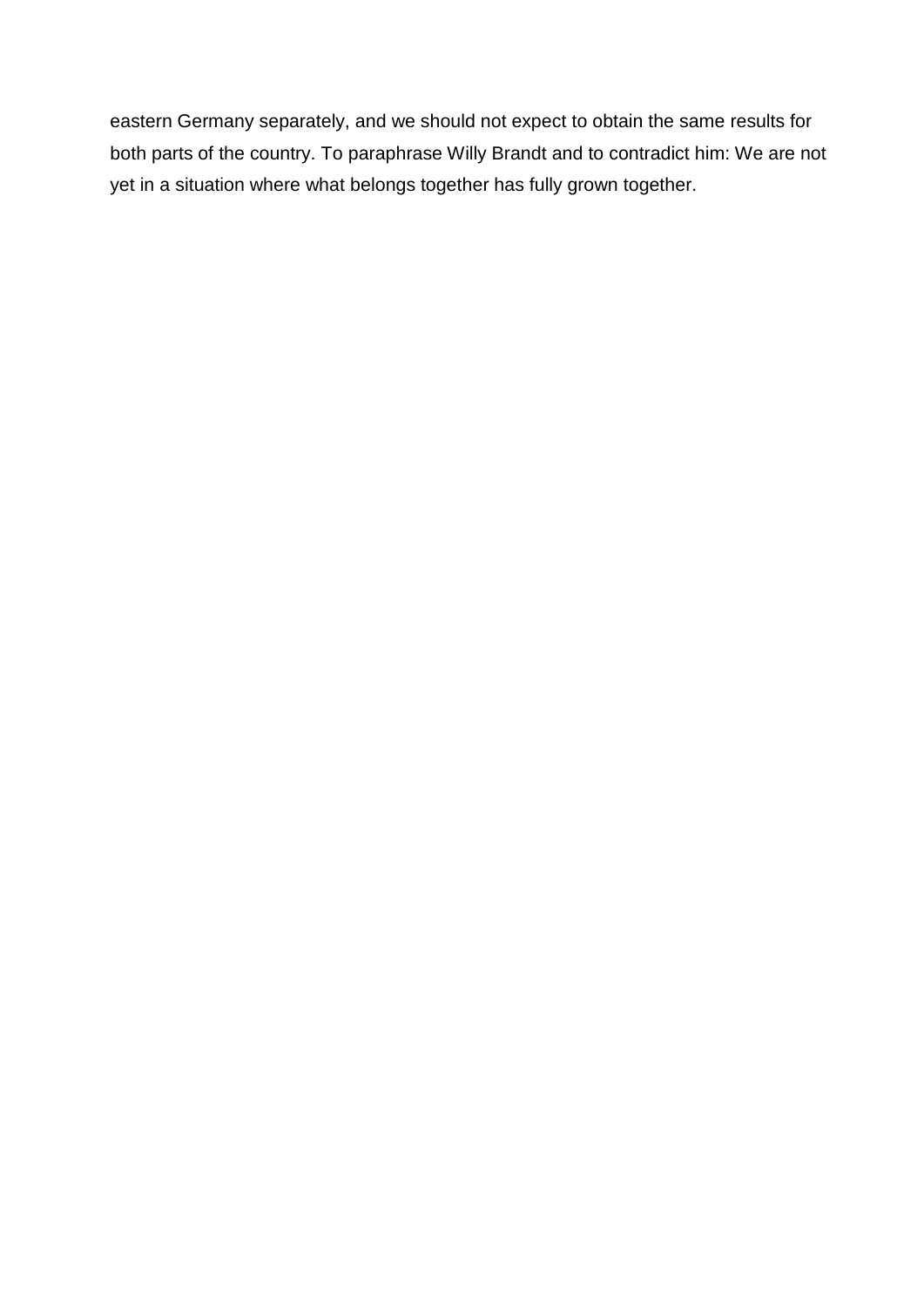



# **Table 1: Convergence between western and eastern Germany, 1991-2013**

 (values for eastern Germany expressed in percent of the value for western Germany, excluding Berlin)

| Indicator                                        | 1991 | 2000 | 2013         |
|--------------------------------------------------|------|------|--------------|
| Nominal GDP per capita                           | 33   | 60   | 67           |
| Labour cost per person in dependent employment   | 49   | 77   | 78           |
| Productivity: real GDP per person employed       | 42   | 69   | 76           |
| Capital stock per person in dependent employment | 40   | 73   | 87<br>(2010) |
| Rate of self-employment                          | 50   | 84   | 106          |
| Employment-population rate                       | 96   | 88   | 88           |
| Unemployment rate                                | 207  | 239  | 163          |

Source: Röhl (2014).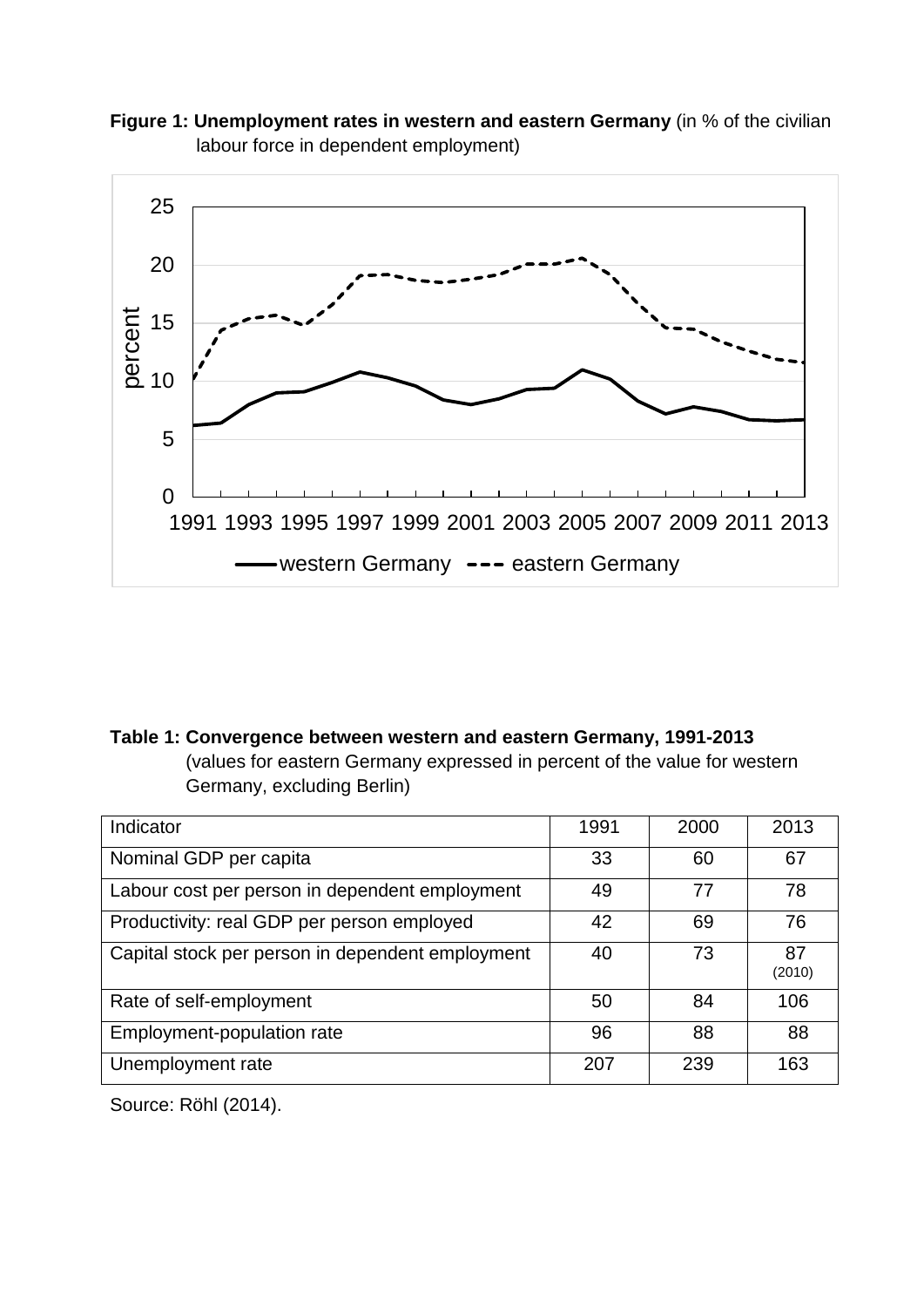|  |  | Table 2: Key labour market indicators in western and eastern Germany, 2013 |  |  |
|--|--|----------------------------------------------------------------------------|--|--|
|--|--|----------------------------------------------------------------------------|--|--|

| Indicator                                                                      | Western | Eastern |
|--------------------------------------------------------------------------------|---------|---------|
|                                                                                | Germany | Germany |
| Labour force participation rate (in % of population<br>aged 15-64)             |         |         |
| - men                                                                          | 82.3    | 82.3    |
| - women                                                                        | 71.5    | 76.2    |
| Weekly working hours of full-time employees                                    |         |         |
| - hours laid down in collective agreements                                     | 37.4    | 39.0    |
| - actual working hours: men                                                    | 44.3    | 44.2    |
| - actual working hours: women                                                  | 42.5    | 43.3    |
| Employment rate (in % of population aged 15-64)                                |         |         |
| - men                                                                          | 78.4    | 74.9    |
| - women                                                                        | 68.5    | 70.0    |
| Unemployment rate                                                              |         |         |
| - in % of civilian labour force                                                | 6.0     | 10.3    |
| - in % of civ. labour force in dependent employment                            | 6.7     | 11.6    |
| Labour productivity: GDP per hour worked (in $\epsilon$ ,<br>excluding Berlin) | 49.59   | 35.15   |
| Gross hourly wages (in $\epsilon$ )                                            | 24.70   | 18.03   |
| Bargaining coverage (sector- or plant-level collective<br>agreements)          |         |         |
| - % of establishments covered                                                  | 32      | 20      |
| - % of employees covered                                                       | 60      | 47      |
| Presence of a works council                                                    |         |         |
| - % of establishments                                                          | 9       | 10      |
| - % of employees in these establishments                                       | 43      | 35      |
| Net union density, 2012 (% of employees being union<br>members)                | 21      | 17      |

Sources: Federal Statistical Office (Microcensus, National Accounts at state level), Federal Employment Agency, IAB Establishment Panel (Ellguth and Kohaut 2014), Federal Ministry of Labour and Social Affairs, GSOEP (Holst and Wieber 2014), ALLBUS (Anders et al. 2015), IAQ (www.sozialpolitik-aktuell.de); own calculations.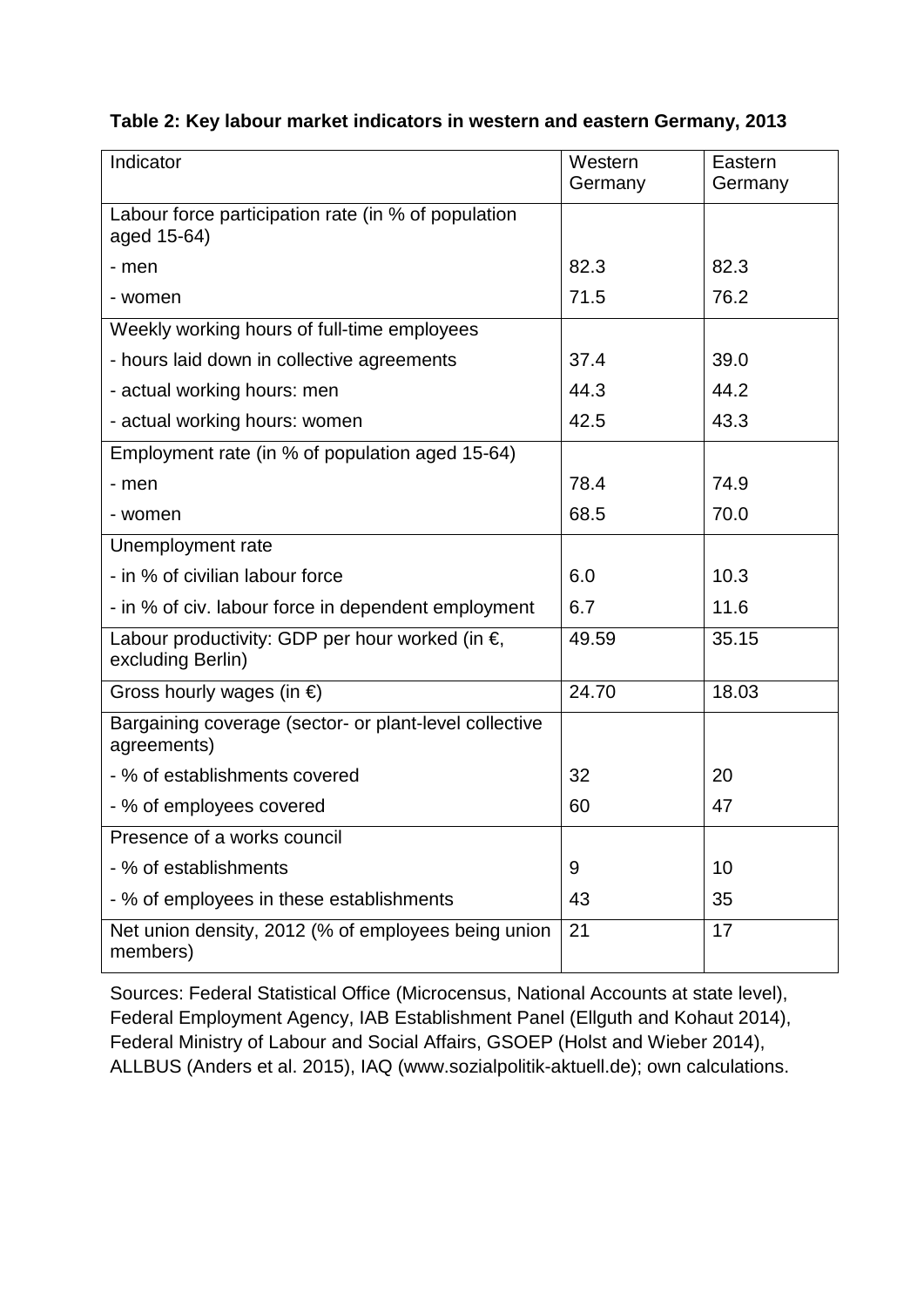# **References**

Addison, J.T./Bryson, A./Teixeira, P./Pahnke, A./Bellmann, L. (2010): The State of Collective Bargaining and Worker Representation in Germany: The Erosion Continues, IZA Discussion Paper No. 5030, Bonn

Addison, J.T./Bryson, A./Teixeira, P./Pahnke, A./Bellmann, L. (2013a): The extent of collective bargaining and workplace representation: Transitions between states and their determinants. A comparative analysis of Germany and Great Britain, Scottish Journal of Political Economy 60(2), 182-209

Addison, J.T./Bryson, A./Teixeira, P./Pahnke, A. (2013b): Collective agreement status and survivability: Change and persistence in the German model, LABOUR 27(3), 288- 309

Addison, J.T./Schank, T./Schnabel, C./Wagner, J. (2006): Works Councils in the Production Process, Schmollers Jahrbuch 126(2), 251-283

Addison, J.T./Teixeira, P./Evers, K./Bellmann, L. (2014): Indicative and Updated Estimates of the Collective Bargaining Premium in Germany, Industrial Relations 53(1), 125-157

Alesina, A./Fuchs-Schündeln, N. (2007): Good-bye Lenin (or not?): The effect of communism on people's preferences, American Economic Review 97(4), 1507-1528

Alm, B./Engel, D./Weyh, A. (2014): Does Switching to a Western German Employer Still Pay Off? An Analysis for Eastern Germany, Jahrbücher für Nationalökonomie und Statistik 234(5), 546-571

Anders, C./Biebeler, H./Lesch, H. (2015): Mitgliederentwicklung und politische Einflussnahme: Die deutschen Gewerkschaften im Aufbruch?, iw-trends 42(1), 21-36

Bauernschuster, S./Rainer, H. (2012): Political regimes and the family: how sex-role attitudes continue to differ in reunified Germany, Journal of Population Economics 25(1), 5-27

Beblo, M./Heinze, A./Wolf, E. (2008): Entwicklung der beruflichen Segregation von Männern und Frauen zwischen 1996 und 2005 – Eine Bestandsaufnahme auf betrieblicher Ebene, Zeitschrift für Arbeitsmarktforschung 41(2+3), 181-198

Bellmann, L./Ellguth, P./Möller, I. (2006): Produktivitätsunterschiede in west- und ostdeutschen Betrieben im Verarbeitenden Gewerbe, in: Bellmann, L./Ludwig, U. (eds.): Beschäftigungsanalysen mit den Daten des IAB-Betriebspanels, Beiträge zum Workshop des IAB und IWH 2005, Institut für Wirtschaftsforschung Halle, 171-192

Bellmann, L./Gerner, H.-D./Upward, R. (2011): Job and worker turnover in German establishments, IZA Discussion Paper No. 6081, Bonn

Bellmann, L./Pahnke, A. (2006): Auswirkungen organisatorischen Wandels auf die betriebliche Arbeitsnachfrage, Zeitschrift für Arbeitsmarktforschung 39(2), 201-233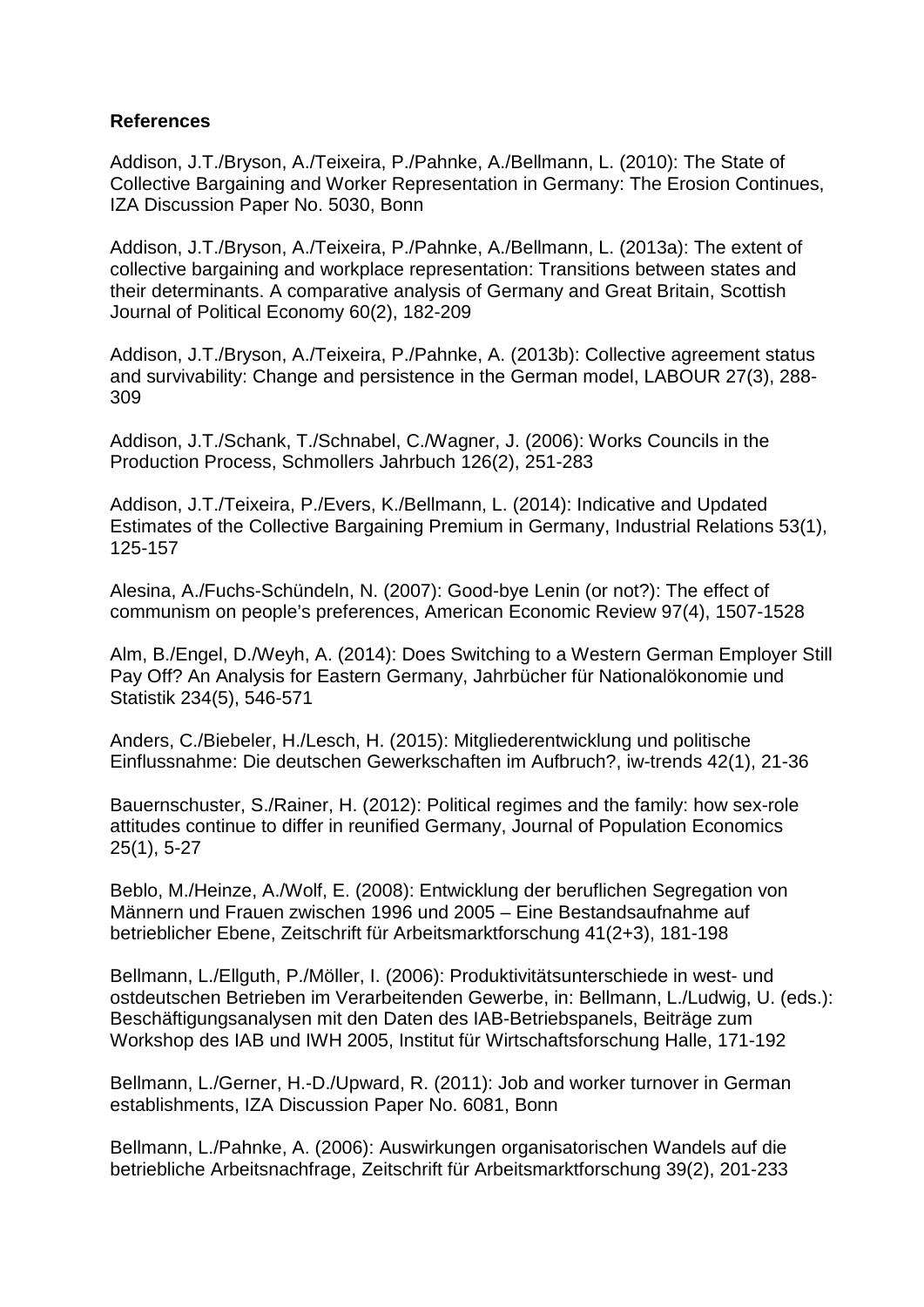Blien, U./Dauth, W./Schank, T./Schnabel, C. (2013): The Institutional Context of an 'EmpiricalLaw': The Wage Curve under Different Regimes of Collective Bargaining, British Journal of Industrial Relations 51(1), 59-79

Boockmann, B./Steffes, S. (2010): Workers, Firms, or Institutions: What Determines Job Duration for Male Employees in Germany? Industrial and Labor Relations Review 64(1), 109-127

Brenke, K. (2014): Eastern Germany Still Playing Economic Catch-Up, DIW Economic Bulletin 4(11), 6-23

Cygan-Rehm, K. (2013): Parental leave benefit and differential fertility responses: Evidence from a German reform, BGPE Discussion Paper No. 142, Nürnberg

Doerr, A./Kruppe, T. (2014): Training Vouchers, Local Employment Agencies, and Policy Styles, Journal for Labour Market Research, online first (DOI 10.1007/s12651- 014-0168-z)

Easterlin, R.A./Plagnol, A.C. (2008): Life satisfaction and economic conditions in East and West Germany pre- and post-unification, Journal of Economic Behavior & Organization 68(3-4), 433-444

Ellguth, P./Kohaut, S. (2014): Tarifbindung und betriebliche Interessenvertretung: Ergebnisse aus dem IAB-Betriebspanel 2013, WSI Mitteilungen 67(4), 286-295.

Fahr, R./Sunde, U. (2009): Did the Hartz reforms speed-up the matching process? A macro-evaluation using empirical matching functions, German Economic Review 10(3), 284-316

Felfe, C. (2012): The willingness to pay for job amenities: Evidence from mothers' return to work, Industrial and Labor Relations Review 65(2), 427-454

Fitzenberger, B./Kohn, K./Wang, Q. (2011): The erosion of union membership in Germany: determinants, densities, decompositions, Journal of Population Economics 24(1), 141-165

Fitzenberger, B./Kohn, K./Lembcke, A.C. (2013): Union density and varieties of coverage: The anatomy of union wage effects in Germany, Industrial and Labor Relations Review 66(1), 169-197

Freier, R./Steiner, V. (2007): 'Marginal Employment' and the Demand for Heterogenous Labour: Empirical Evidence from a Multi-Factor Labour Demand Model for Germany, IZA Discussion Paper No. 2577, Bonn

Fuchs, M. (2010): Determinanten regionaler Beschäftigungsentwicklung, Nürnberg.

Fuchs, M./Wesling, M./Weyh, A. (2014): Potenzialnutzung in Ostdeutschland: Eine Analyse von Angebot und Nachfrage auf dem Arbeitsmarkt (IAB-Forschungsbericht 6/2014), Nürnberg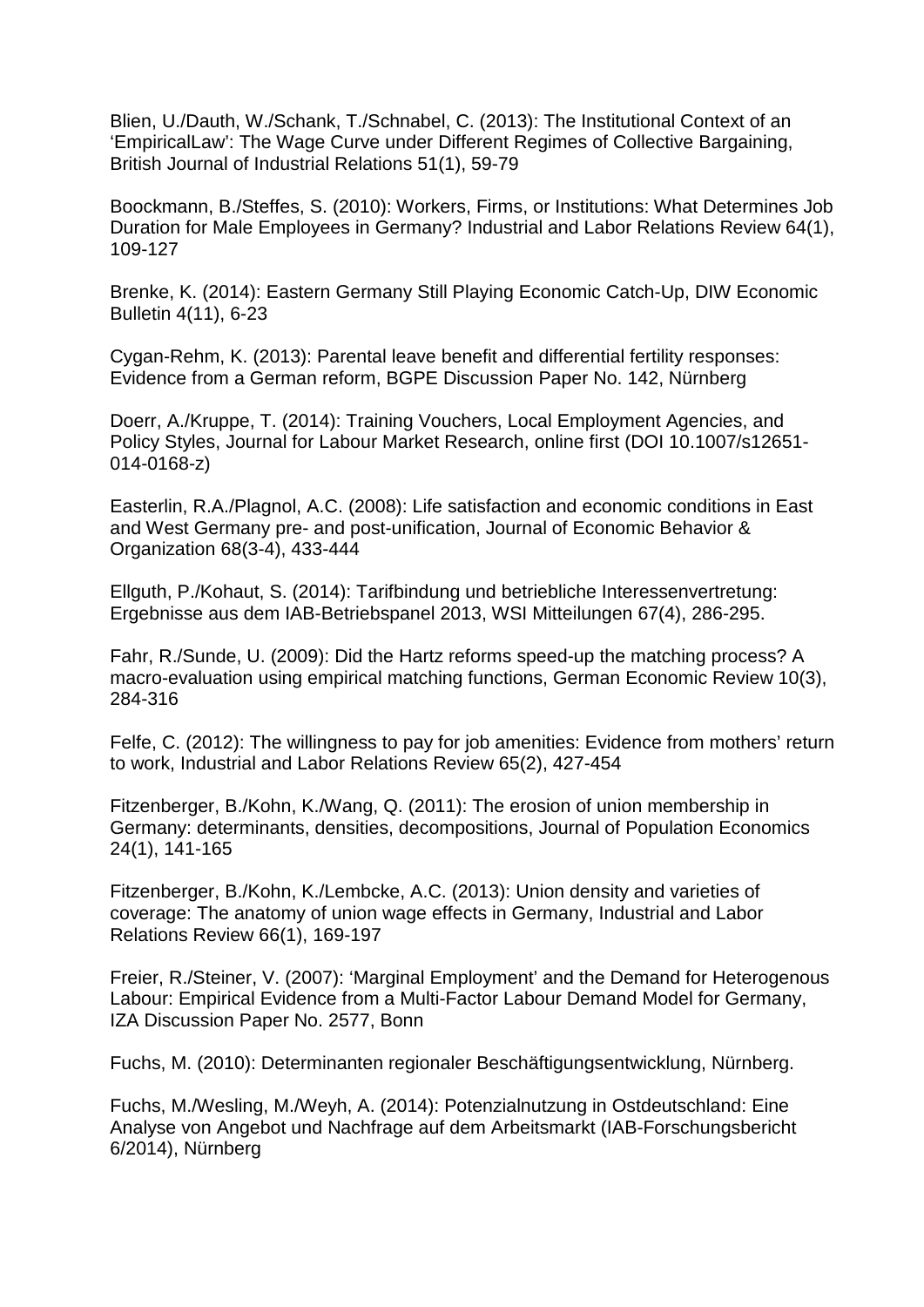Gerlach, K./Stephan, G. (2001): Lebenszufriedenheit und Erwerbsstatus: Ost- und Westdeutschland im Vergleich, Mitteilungen aus der Arbeitsmarkt- und Berufsforschung 34(4), 515-529

Gernandt, J./Pfeiffer, F. (2008): Wage Convergence and Inequality after Unification: (East) Germany in Transition, ZEW Discussion Paper No. 08-22, Mannheim

Geyer, J./Haan, P./Wrohlich, K. (2014): The effects of family policy on mothers' labor supply: Combining evidence from a structural model and a natural experiment, DIW Discussion Paper No. 1366, Berlin

Grotheer, M./Struck, O./Bellmann, L./Gewiese, T. (2004): Determinanten der Beschäftigungsstabilität – Chancen und Risiken von 'Entrants' im ost-westdeutschen Vergleich, in: Struck, O./Köhler, C. (eds.): Beschäftigungsstabilität im Wandel? München, 125-156

Gühne, M./Markwardt, G. (2014): Lohnunterschiede zwischen Ost- und Westdeutschland: Neue Einsichten, ifo Dresden berichtet 3/2014, 37-44

Gürtzgen, N. (2008): Das Forschungspotenzial von Linked-Employer-Employee-Daten am Beispiel von Lohneffekten der Tarifbindung, Wirtschafts- und Sozialstatistisches Archiv 2, 223-240

Haan, P. (2005): State Dependence and Female Labor Supply in Germany: The Extensive and the Intensive Margin, DIW Discussion Paper No. 538, Berlin

Haan, P./Wrohlich, K. (2011): Can child care policy encourage employment and fertility? Evidence from a structural model, Labour Economics 18, 498-512

Hanel, B./Riphahn, R.T. (2012): The employment of mothers – Recent developments and their determinants in East and West Germany, Jahrbücher für Nationalökonomie und Statistik 232(2), 146-176

Heineck, G./Süssmuth, B. (2013): A Different Look at Lenin's Legacy: Trust, Risk, Fairness and Cooperativeness in the two Germanies, Journal of Comparative Economics 41(3), 789-803.

Hirsch, B. (2013): The impact of female managers on the gender pay gap: Evidence from linked employer-employee data for Germany, Economics Letters 119(3), 348-350

Hirsch, B./Oberfichtner, M./Schnabel, C. (2012): Do women benefit from competitive markets? Product market competition and the gender pay gap in Germany, Economics Bulletin 32(2), 1618-1624

Hirsch, B./Oberfichtner, M./Schnabel, C. (2014): The Levelling Effect of Product Market Competition on Gender Wage Discrimination, IZA Journal of Labor Economics 3:19

Holst, E./Wieber, A. (2014): Eastern Germany Ahead in Employment of Women, DIW Economic Bulletin 4(11), 33-41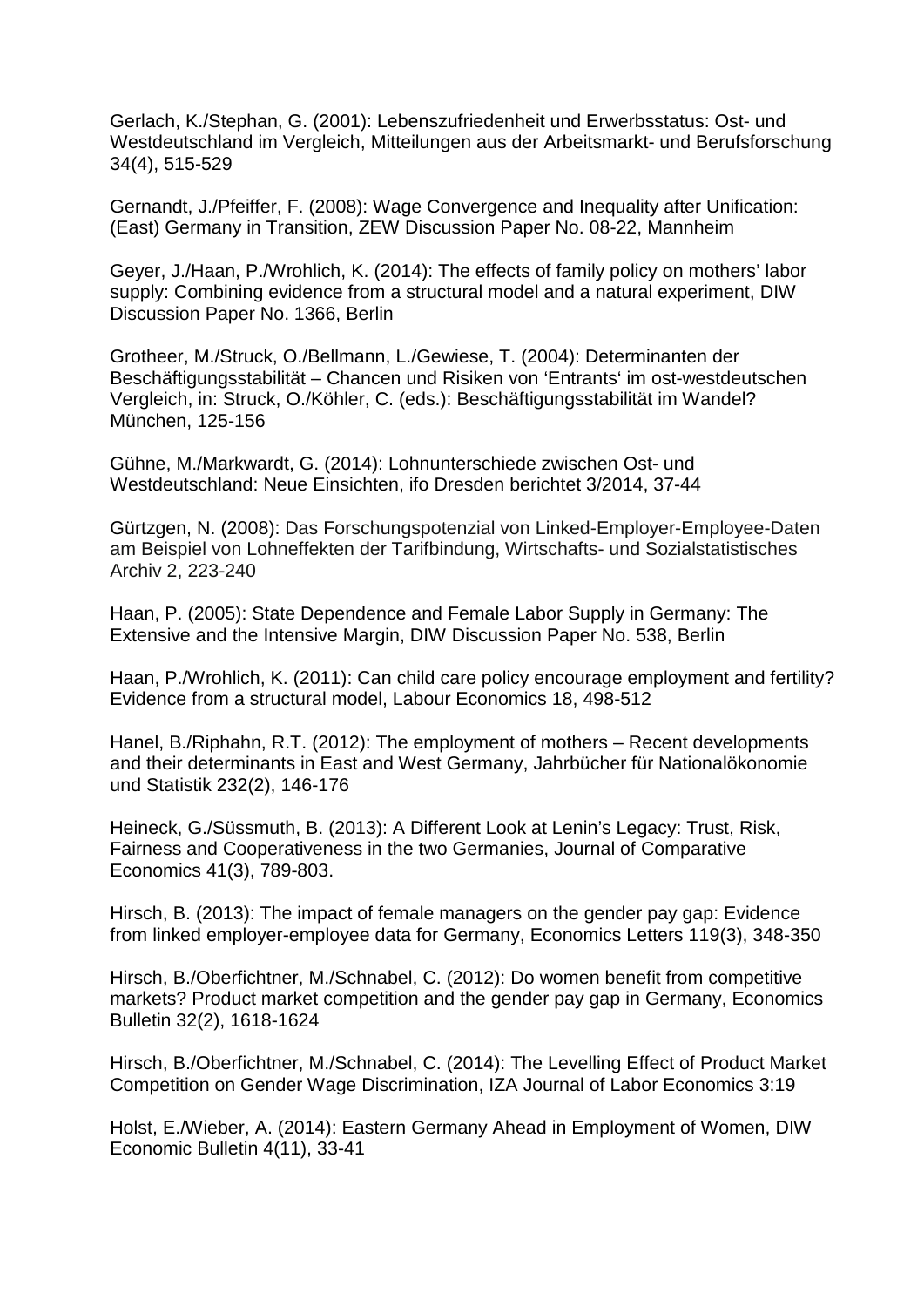Jung, S. (2014): Employment Adjustment in German Firms, Journal for Labour Market Research 47(1+2), 83-106

Jung, S./Schnabel, C. (2011): Paying More than Necessary? The Wage Cushion in Germany, LABOUR 25(2), 182-197

Kraft, K./Lang, J. (2008): The Causes and Consequences of Adopting a Works Council, Jahrbücher für Nationalökonomie und Statistik 228(5+6), 512-532

Kreyenfeld, M./Geisler, E. (2006): Müttererwerbstätigkeit in Ost- und Westdeutschland, Zeitschrift für Familienforschung 18(3), 333-360

Lee, K. S./Alwin, D. F./Tufis, P. A. (2007): Beliefs about Women's Labour in the Reunified Germany, 1991-2004, European Sociological Review 23(4), 487-503

Lehmann, H./Muravyev, A. (2013): Labor Markets and Labor Market Institutions in Transition Economies, in: Hare, P./Turley, G. (eds.): Handbook of the Economics and Political Economy of Transition, Abingdon, 350-362

Lehmer, F./Ludsteck, J. (2011): The returns to job mobility and inter-regional migration: Evidence from Germany, Papers in Regional Science 90(3), 549-572

Martensen, F. (2014): Adverse Effects of Competition and Rents on Collective Bargaining Status – Evidence from Germany, Konstanz Working Paper 2014-15

Müller, S. (2013): Works Councils and Labour Productivity: Looking beyond the Mean, British Journal of Industrial Relations, online first (DOI: 10.1111/bjir.12037)

Oberfichtner, M. (2013): Works council introductions: Do they reflect workers' voice? Discussion Paper No. 83, Lehrstuhl für Arbeitsmarkt- und Regionalpolitik, University of Erlangen-Nürnberg

Orlowski, R./Riphahn, R.T. (2009): The East German wage structure after transition, Economics of Transition 17(4), 629-659

Paqué, K.-H. (2009): Die Bilanz: Eine wirtschaftliche Analyse der deutschen Einheit, München

Priem, M./Schupp, J. (2014): Everyone Happy – Living Standards in Germany 25 Years after Reunification, DIW Economic Bulletin 4(11), 65-71

Ragnitz, J. (2007): Explaining the East German Productivity Gap –The Role of Human Capital, Kiel Working Papers No. 1310, Kiel Institute for the World Economy

Rainer, H./Siedler, T. (2009): Does democracy foster trust? Journal of Comparative Economics 37(2), 251-269

Riphahn, R.T./Schnitzlein, D. (2015): Wage Mobility in East and West Germany, mimeo, University of Erlangen-Nürnberg